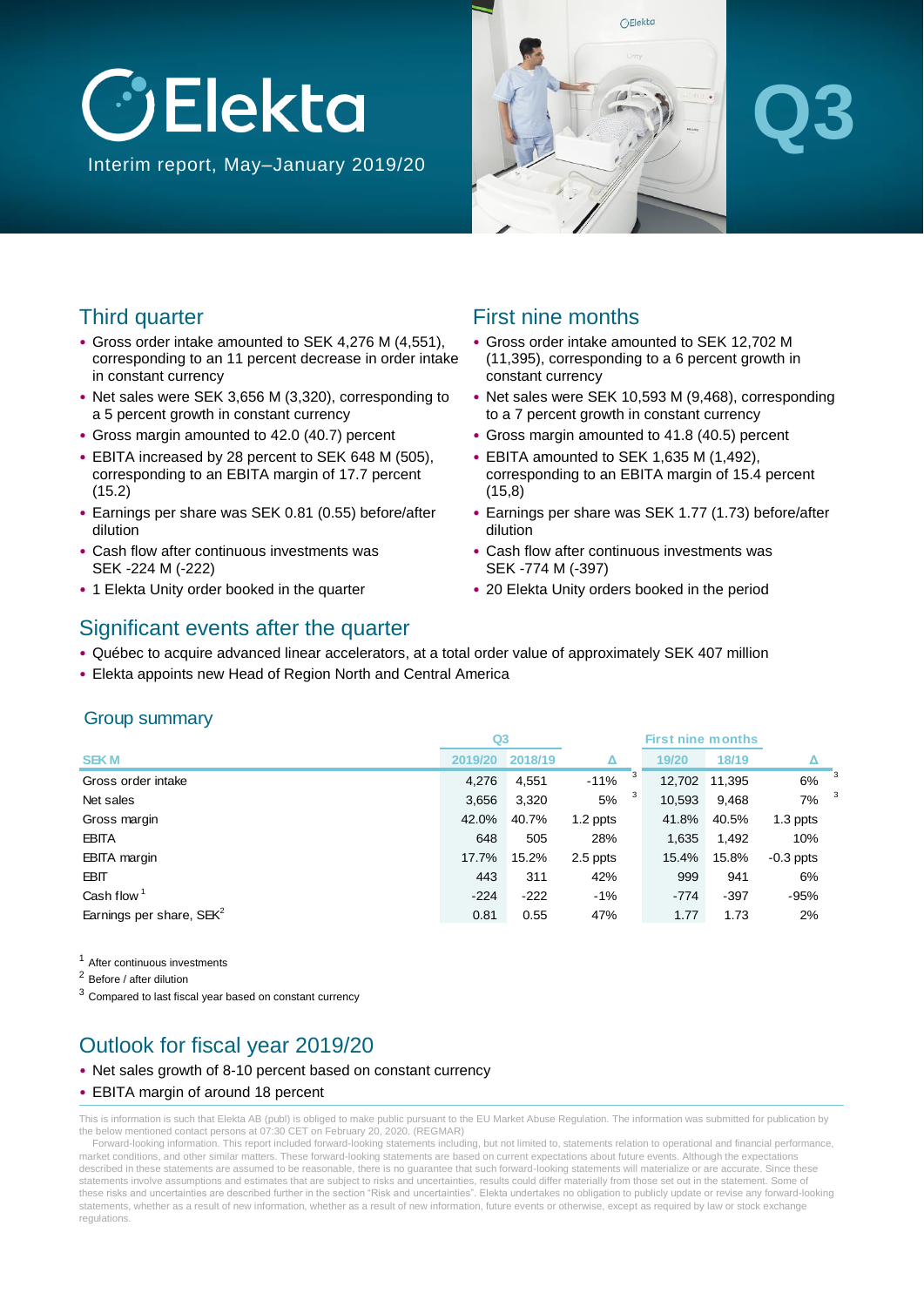#### **CEO comment**

### Outlook maintained for the fullyear – soft quarter

**We delivered an improved EBITA margin supported by good sales in Neuro and Oncology Informatics as well as by our cost reduction program. However, the third quarter was disappointing from an order perspective as the US business did not live up to our expectations. Our order pipeline of Elekta Unity is strong, which ensures that the order target will be met – most likely already in the fourth quarter.**

### Slow order intake from the US

Poor performance in the US, was the main reason for the negative order development in the quarter. With the reported changes taken place in the regional management I feel confident the we will drive performance in the region going forward. In EMEA we won large orders that increased growth in the region, both in mature and emerging markets. China continued to deliver healthy growth and we confirmed our market leadership. We have a very strong order pipeline for Elekta Unity and are confident in reaching our order target – most likely already in the fourth quarter – even if we only booked one system in the third quarter.

### Strong revenue growth in EMEA and APAC

Revenues in EMEA and Asia Pacific came in at good double-digit growth rates with great performance in China. In the quarter we installed five Elekta Unity, and for the full fiscal year the plan is around 10 systems in total. This excludes the systems needed for the approval process in China. The low overall revenue growth was a result of lower installation volumes in the US. The development of the Coronavirus in China requires close monitoring. We are systematically balancing the commitment to our customers with the responsibility for our employees. In the short term we do not see any major production or engineering issues. However, there are challenges in order flow and installations in China and the financial impact of these challenges cannot be quantified until we know how the situation evolves.

### Improved profitability

Gross margin increased due to strong sales in Neuro and Oncology Informatics as well as the initial effects of our COGS reduction program. EBITA margin improved compared to both last year and the previous quarter. Cash flow was negative in the quarter due to high working capital levels. Levels that we will reduce in the fourth quarter.

### Paradigm shift in radiation therapy

Globally, there are now 20 Elekta Unity systems in clinical use treating patients. This provides us with clinical outcome underlining the importance of real-time adaptation and the superior precision of the MR-Linac. Driving this paradigm shift through a vendor-neutral cooperation with ViewRay will facilitate a faster and broader market reach of our unique MR-Linac. However, our strategy Precision Radiation Medicine is more than MR-Linac. We work continuously to develop innovations that drive change e.g. through AI and real-world data in our software solutions. Making our products accessible for everyone around the world is also a firm statement. To mention some examples, we received the first order for a Leksell Gamma Knife in Dubai and the first ever linac in Rwanda, an Elekta Synergy, was inaugurated on World Cancer Day, February 4<sup>th</sup>. Another acknowledgement I am proud of is the award of being category leaders in two 2020 Best in KLAS, both for our Versa HD™ and for MOSAIQ®. I would like to thank the global Elekta team for their continuous engagement in driving innovation and helping clinics fight cancer.

Richard Hausmann President and CEO



**17.7%** EBITA margin

Confident to reach the target of 75 **Elekta Unity**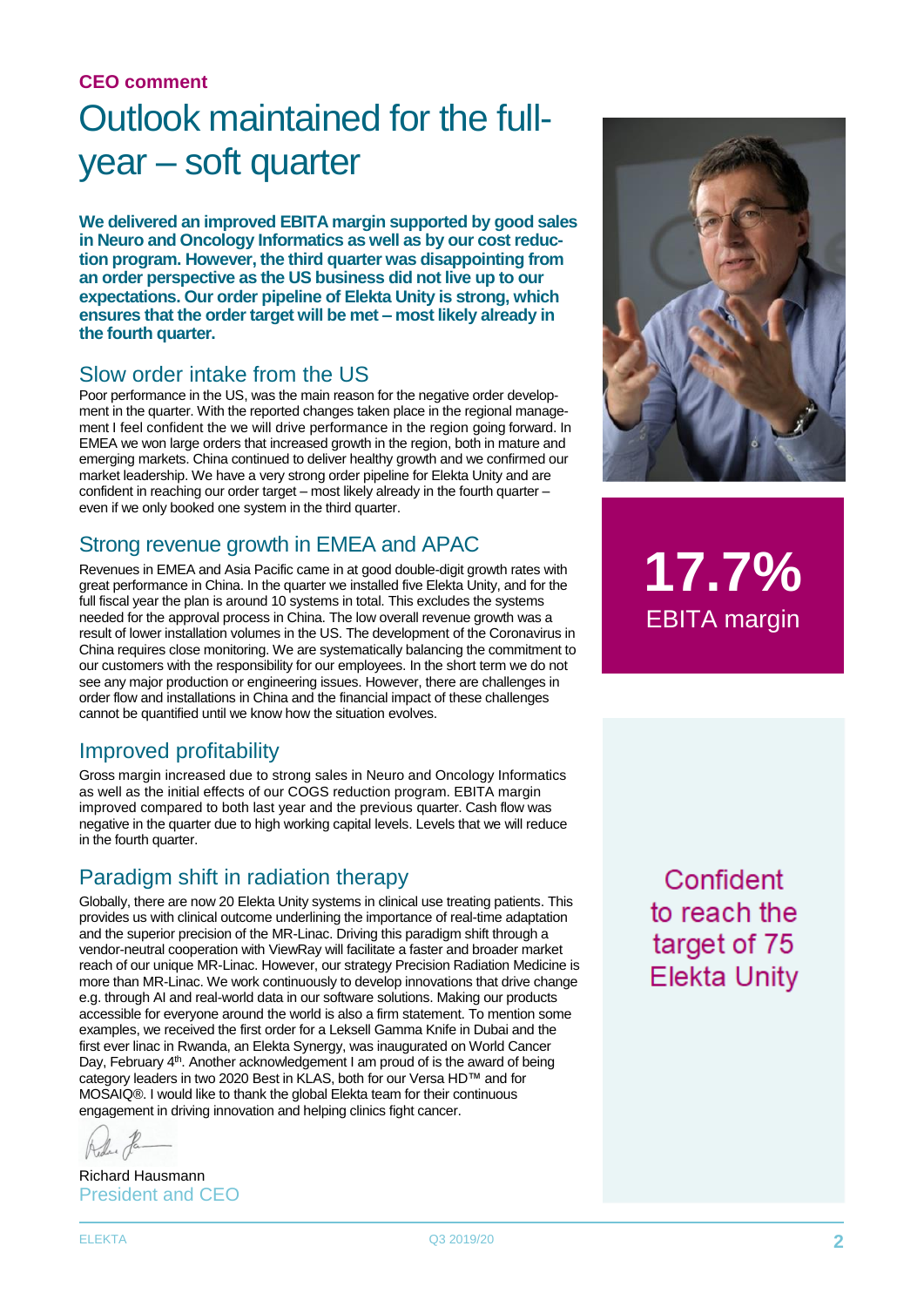### **Third quarter** Order intake and order backlog

Gross order intake decreased by 6 percent to SEK 4,276 M (4,551) and 11 percent based on constant currency.

Order backlog was SEK 33,945 M, compared to SEK 32,003 M on April 30, 2019. Order backlog is converted at closing exchange rates, which resulted in a positive translation difference of SEK 231 M.

#### Gross order intake

|                     |         | Q3      | <b>First nine months</b> |        |         |         |        |       |  |  |
|---------------------|---------|---------|--------------------------|--------|---------|---------|--------|-------|--|--|
| <b>SEKM</b>         | 2019/20 | 2018/19 | $\Delta'$                |        | 2019/20 | 2018/19 | Δ      |       |  |  |
| North and South     |         |         |                          |        |         |         |        |       |  |  |
| America             | 795     | 1.316   | $-43%$                   | $-40%$ | 3.061   | 3.181   | $-10%$ | $-4%$ |  |  |
| Europe, Middle East |         |         |                          |        |         |         |        |       |  |  |
| and Africa          | 2.158   | 1.882   | 9%                       | 15%    | 5.123   | 4.480   | 11%    | 14%   |  |  |
| Asia Pacific        | 1,322   | 1,353   | $-6%$                    | $-2%$  | 4.518   | 3.735   | 15%    | 21%   |  |  |
| Group               | 4.276   | 4.551   | $-11%$                   | -6%    | 12.702  | 11.395  | 6%     | 11%   |  |  |

 $1$  Compared to last fiscal year based on constant currency

### North and South America

During the third quarter North and South America had a negative development in order intake of -43 percent in constant currency. The decline was driven by the US market and measures are taken to improve the performance. South America reported good order growth with Brazil and Colombia showing strong development in the quarter.

### Europe, Middle East and Africa (EMEA)

With an order growth of 9 percent constant currency EMEA had a good order growth in the third quarter. Belgium, Germany and Switzerland showed a strong quarter. Among the emerging markets Uganda, Egypt and Nigeria reported high order intake growth.

During the third quarter Institut Jules Bordet in Belgium ordered one Elekta Unity in a large bundled deal also covering a large spectrum of products in other business lines.

### Asia Pacific

For the Asia Pacific region order intake declined during the third quarter. Measured in constant currency the order growth rate was -6 percent. China showed good order growth and received among others a large order from private HEDY Group of Guangzhou. Good growth was also reported from e.g. Vietnam and India. The Japanese market continued to be soft and due to strong comparable order intake in last year's third quarter countries such as Australia, Indonesia and Taiwan showed slower development.

#### Gross order intake



Gross order intake North and South America



Gross order intake Europe, Middle East and Africa



#### Gross order intake Asia Pacific

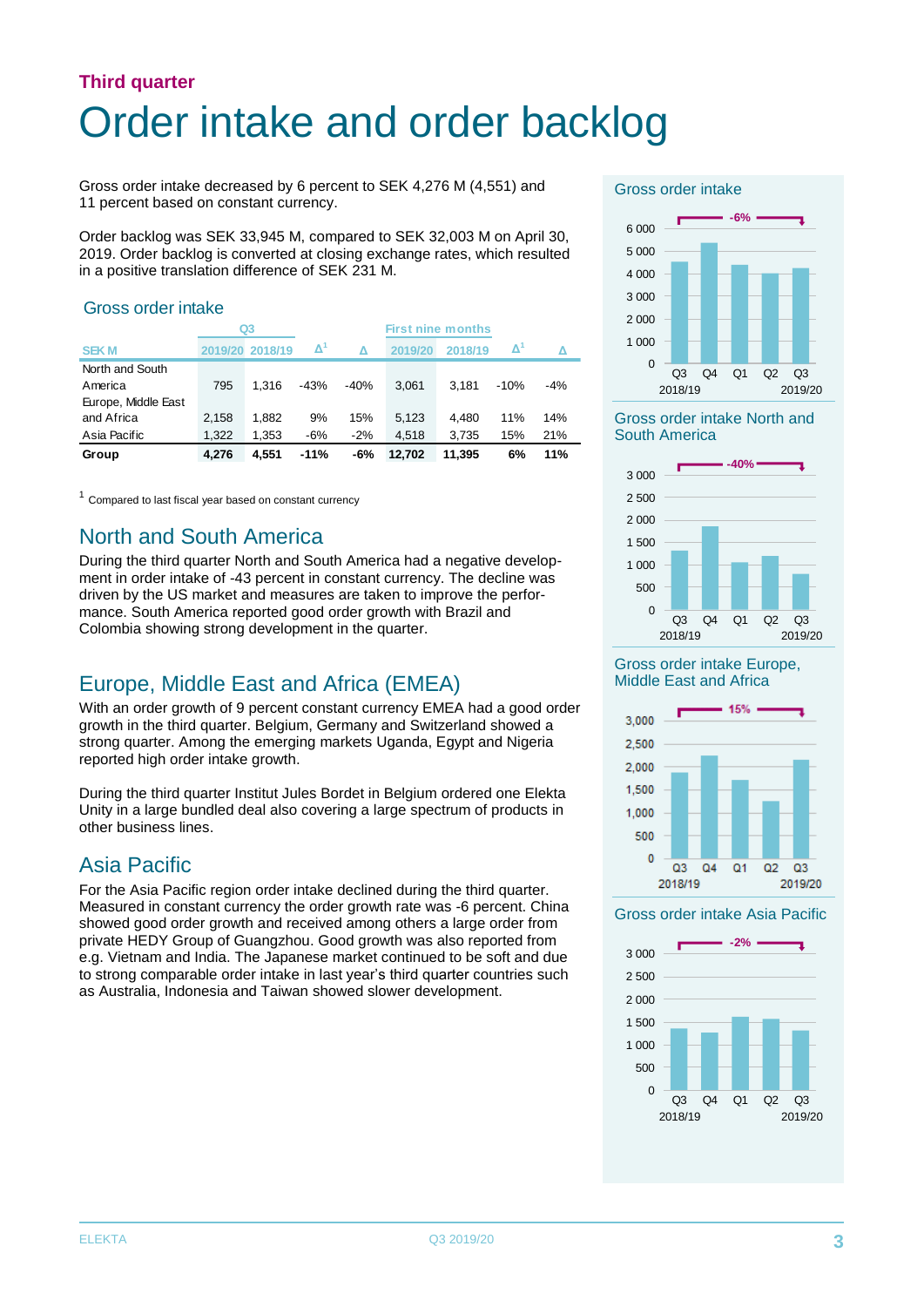### **Third quarter** Net sales

Net sales increased to SEK 3,656 M (3,320) in the third quarter, representing a growth of 10 percent or 5 percent based on constant currency. Europe, Middle East and Africa as well as Asia Pacific showed very good growth rates, whereas North and South America had a negative development.

### Net sales per region

|                 |         | Q <sub>3</sub> | <b>First nine months</b> |        |         |         |     |       |
|-----------------|---------|----------------|--------------------------|--------|---------|---------|-----|-------|
| <b>SEKM</b>     | 2019/20 | 2018/19        | $\mathbf{\Lambda}^1$     | Δ      | 2019/20 | 2018/19 |     |       |
| North and South |         |                |                          |        |         |         |     |       |
| America         | 1.009   | 1.245          | $-23%$                   | $-19%$ | 3.227   | 3.297   | -8% | $-2%$ |
| Europe, Middle  |         |                |                          |        |         |         |     |       |
| East and Africa | 1.428   | 1.103          | 25%                      | 29%    | 3,975   | 3.395   | 15% | 17%   |
| Asia Pacific    | 1,219   | 972            | 19%                      | 25%    | 3,391   | 2.777   | 16% | 22%   |
| Group           | 3,656   | 3.320          | 5%                       | 10%    | 10.593  | 9.468   | 7%  | 12%   |

 $1$  Compared to last fiscal year based on constant currency

### North and South America

In the third quarter net sales in constant currency declined in North and South America by -23 percent. Net sales in both the North and the South American market decreased. Software and services reported healthy revenue but installations of mainly linacs were delayed. In South America countries such as Bolivia and Argentina showed good growth.

### Europe, Middle East and Africa (EMEA)

EMEA had a strong development in the third quarter with 25 percent growth rate based on constant currency. The regional sales growth was driven by good pace of installations both in the mature European market and the emerging markets. Countries with strong growth were e.g. Germany, UK, South Africa and Spain.

### Asia Pacific

In Asia Pacific sales growth at constant currency reached 19 percent in the third quarter. Strong double-digit sales growth came from among others China, Vietnam, Thailand and Australia. The Chinese growth rate reached 40 percent.

5% net sales growth



Net sales in China increased by 40%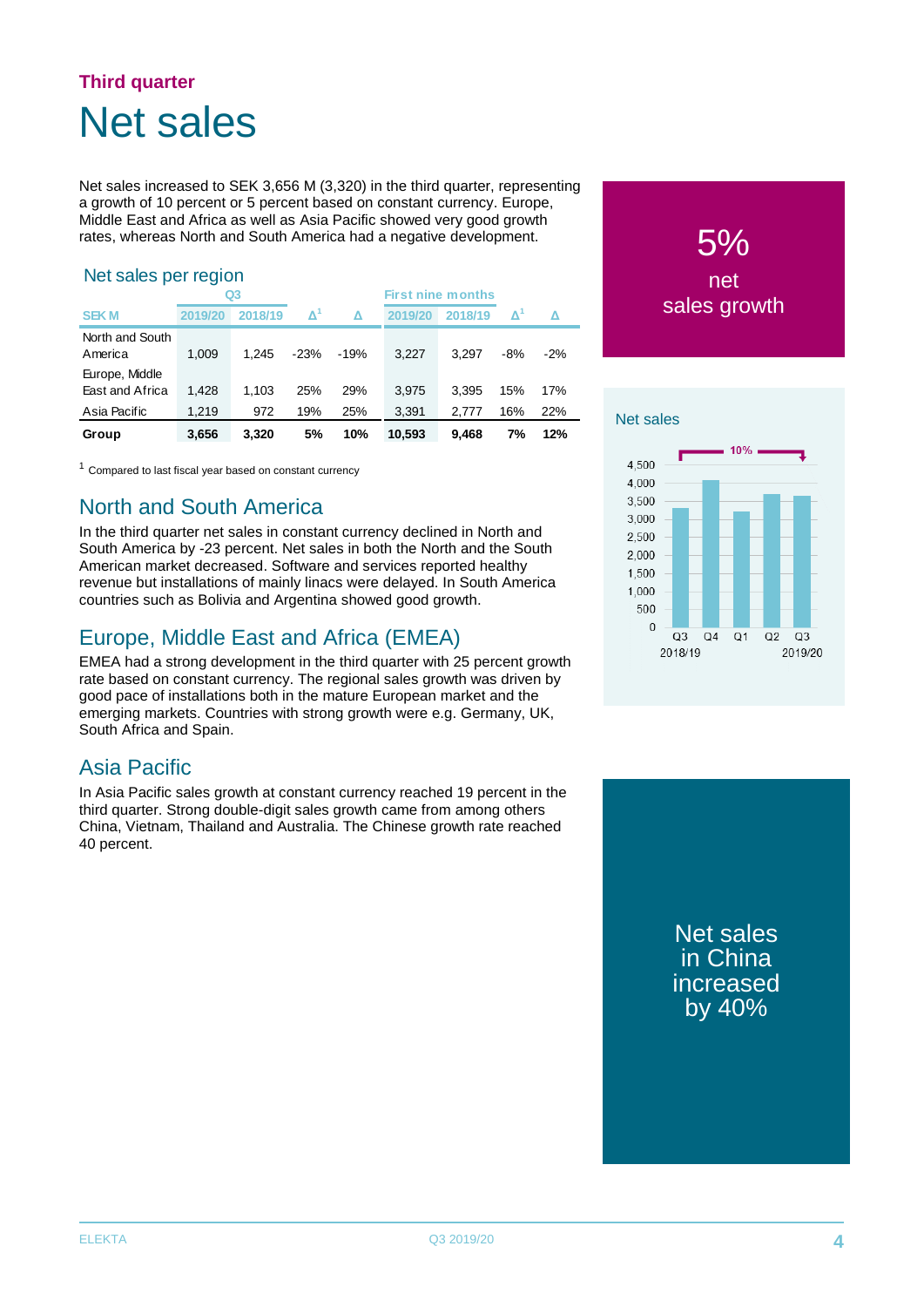### **First nine months** Net sales

### Solutions and service sales

In the first nine months net sales grew by 7 percent in constant currency. Solutions had a good development with a growth rate of 7 percent in constant currency, driven by the linac and oncology informatics business. Services grew by 7 percent in constant currency resulting from ongoing focus on customer relations and service excellence as well as growth in installed base.

### Net sales per product

|             |         | Q <sub>3</sub> |    |     |         | <b>First nine months</b> |    |     |
|-------------|---------|----------------|----|-----|---------|--------------------------|----|-----|
| <b>SEKM</b> | 2019/20 | 2018/19        |    |     | 2019/20 | 2018/19                  |    |     |
| Solutions   | 2.216   | 2.049          | 3% | 8%  | 6.322   | 5.685                    | 7% | 11% |
| Service     | 1.440   | 1.270          | 8% | 13% | 4.271   | 3.783                    | 7% | 13% |
| Total       | 3,656   | 3.320          | 5% | 10% | 10.593  | 9.468                    | 7% | 12% |

<sup>1</sup> Compared to last fiscal year based on constant currency

### 7%

net sales growth, in total as well as in Solutions and **Service** 

### Improved gross margin to 41.8%

## **Earnings**

Gross margin was 41.8 percent (40.5) in the period. The increase compared to last year was due to strong software sales and improved project mix in North and South America. In the third quarter the initial effects of the COGS reduction program improved gross margin.

Operating expenses increased by 6 percent in constant currency, related to investments in the sales organization to capture market growth and investments in new IT platforms and operational excellence. R&D expenditure, adjusted for the net of capitalization and amortization of R&D costs described below, amounted to SEK 1,087 M (1,042), equal to 10 percent (11) of net sales. On a rolling twelve months basis the R&D expenditure to net sales were 10 percent (11).

EBITA was SEK 1,635 M (1,492) representing a margin of 15.4 percent (15.8). The decrease in EBITA margin was explained by a negative impact from foreign exchange of approximately SEK -40 M and by a one-off gain in the comparing period due to the divestment of the MEG business of SEK 70 M. Operating result (EBIT) was SEK 999 M (941).

Net financial items amounted to SEK -126 M (-92). Interest on lease liabilities under IFRS 16 amounted to SEK -38 M and was the key driver of the change. Profit before tax amounted to SEK 873 M (849) and tax amounted to SEK -196 M (-187), representing a tax rate of 22.5 percent (22.0).

Net income amounted to SEK 677 M (662) and earnings per share amounted to SEK 1.77 (1.73) before/after dilution. Return on shareholders' equity amounted to 16 percent (17) and return on capital employed was 14 percent (15).

### Increased EBITA by 10%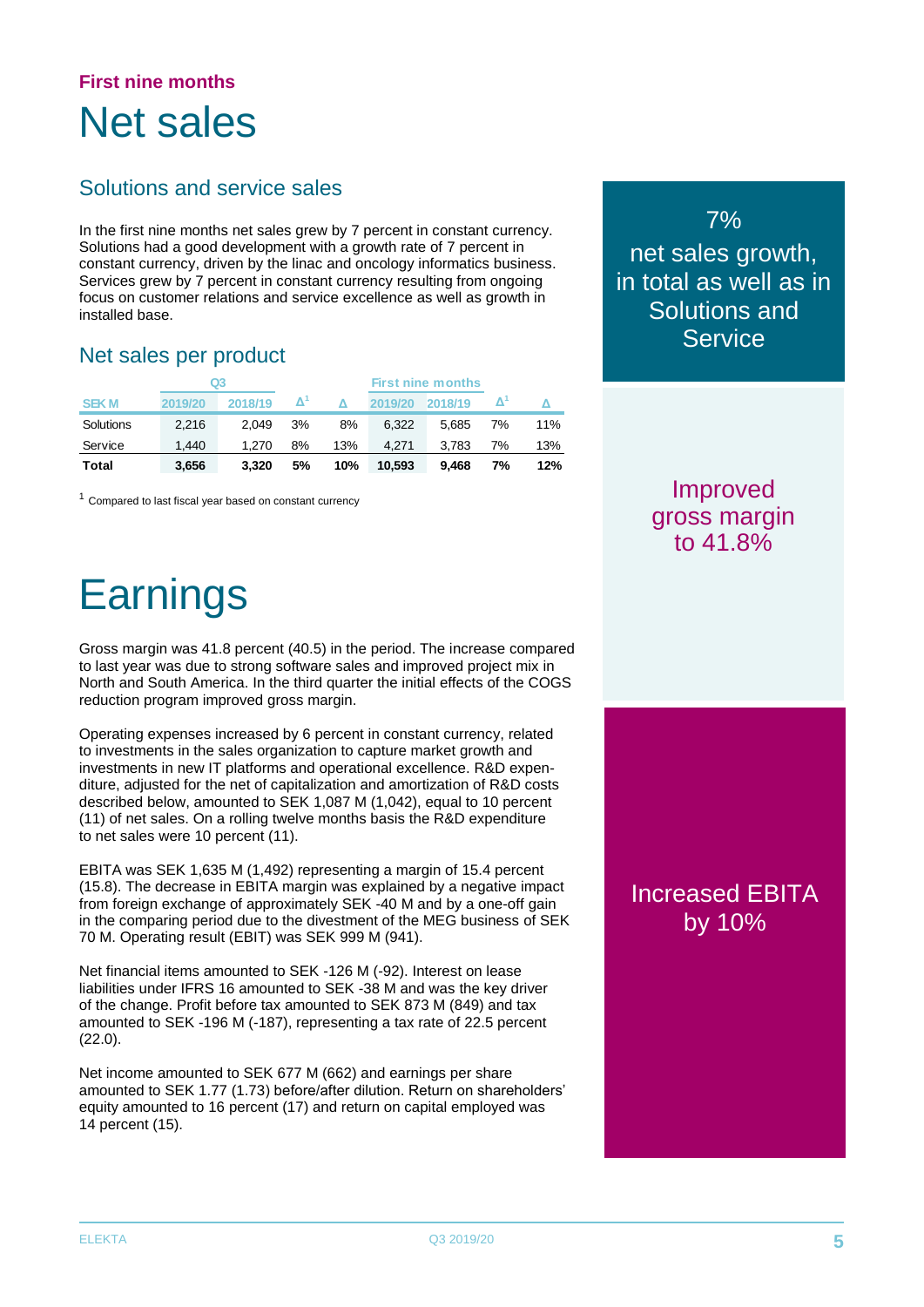### **First nine months**

### Investments and amortization/depreciation

The net of capitalized development costs in the R&D function decreased to SEK -175 M (-133). This was explained by higher amortization of Elekta Unity post the CE mark. In the third quarter the capitalization increased due to progress in R&D projects.

|                |          | Q3      |         | <b>First nine months</b> |
|----------------|----------|---------|---------|--------------------------|
| <b>SEK M</b>   | 2019/20  | 2018/19 | 2019/20 | 2018/19                  |
| R&D, net       | $-43$    | -69     | $-175$  | $-133$                   |
| Capitalization | 132      | 97      | 368     | 329                      |
| Amortization   | $-175$   | $-166$  | $-543$  | -462                     |
| Other, net     | $-1$     | 0       | $-3$    | 0                        |
| Capitalization | $\Omega$ | 0       | 0       | 2                        |
| Amortization   | -1       |         | -3      |                          |
| Total, net     | $-44$    | -70     | $-178$  | $-133$                   |
| Capitalization | 132      | 97      | 368     | 331                      |
| Amortization   | $-176$   | $-167$  | $-546$  | -464                     |

Investments in intangible assets were SEK 371 M (335) and investments in tangible assets were SEK 173 M (136). Amortization of intangible assets and depreciation of tangible fixed assets amounted to a total of SEK 925 M (670). The increase was mainly due to the implementation of IFRS 16, SEK 159 M, and higher amortization of R&D.

## Cash flow

Cash flow from operating activities was SEK -230 M (73). Continuous investments increased mainly due to the progress in R&D projects in the third quarter. Cash flow after continuous investments was SEK -774 M (-397). The decline in cash flow was mainly due to increased levels of net working capital, see working capital section below.

### Cash flow (extract)

|                                  |         | Q <sub>3</sub> |          | <b>First nine months</b> |
|----------------------------------|---------|----------------|----------|--------------------------|
| <b>SEK M</b>                     | 2019/20 | 2018/19        | 2019/20  | 2018/19                  |
| <b>Operating cash flow</b>       | 545     | 409            | 1,553    | 1,320                    |
| Change in w orking capital       | $-566$  | -466           | $-1,783$ | $-1,246$                 |
| Cash flow from operating         |         |                |          |                          |
| activities                       | $-21$   | -57            | $-230$   | 73                       |
| Continuous investments           | $-203$  | $-165$         | $-544$   | -470                     |
| <b>Cashflow after continuous</b> |         |                |          |                          |
| investments                      | $-224$  | $-222$         | $-774$   | -397                     |
|                                  |         |                |          |                          |
| Operational cash conversion      | $-3%$   | $-10%$         | $-12%$   | 5%                       |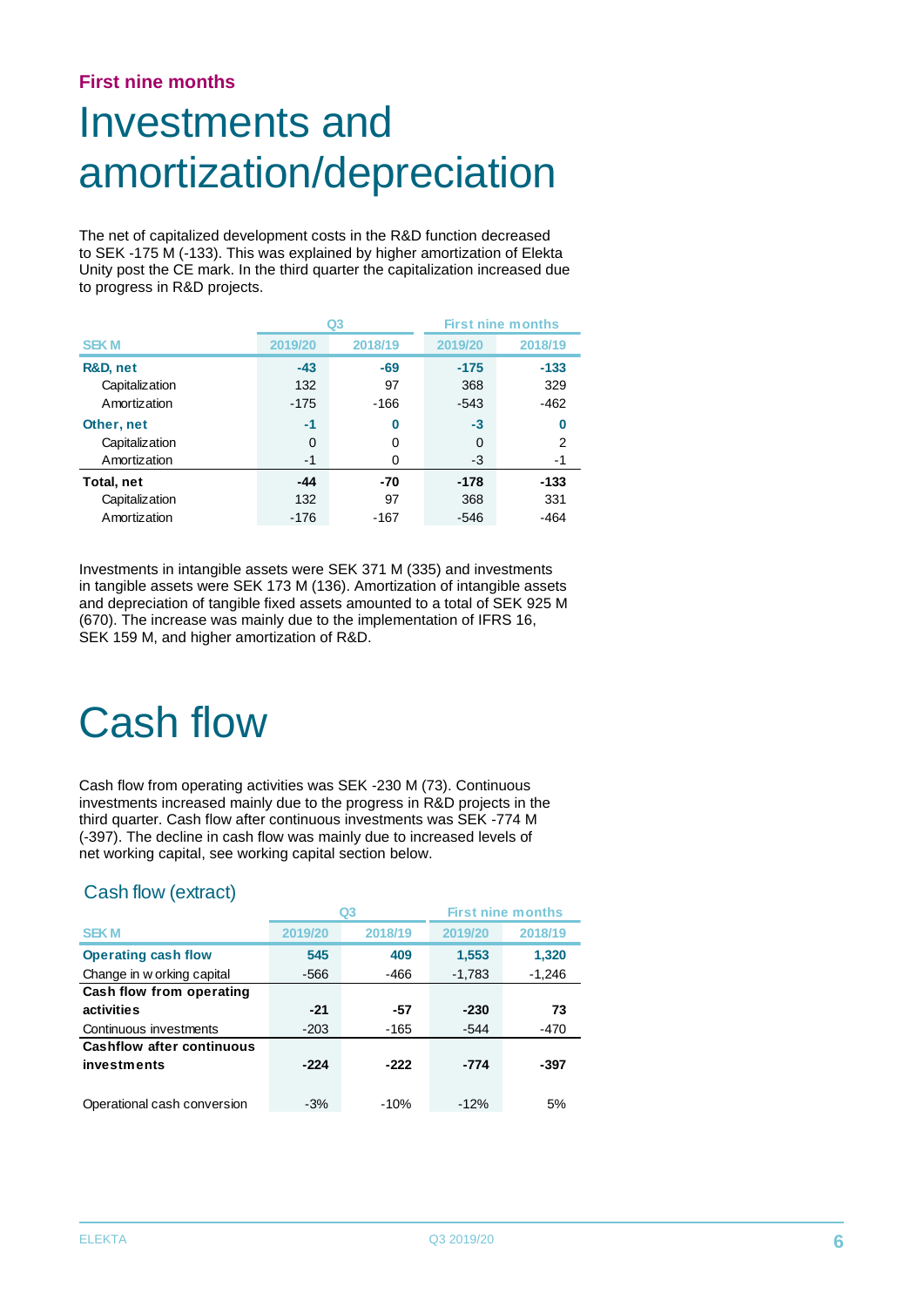### **First nine months** Working capital

Net working capital was SEK -363 M (-1,206) corresponding to -2 (-9) percent of net sales. Inventory increased mainly due to the commercialization of Elekta Unity and Brexit mitigation measures during the first two quarters.

During the third quarter inventory started to reduce and accounts payable came in at a low level due to less purchasing activities. Accounts receivables and prepaid income increased due to revenue growth and seasonality in service invoicing during the third quarter. Customer advances decreased as order intake was lower in the third quarter and time from shipment to revenue for projects shortened. For more information, see page 27.

#### Days Sales Outstanding (DSO)

| <b>SEKM</b>                    | <b>Jan 31</b><br>2020 | <b>Jan 31</b><br>2019 | <b>Apr 30</b><br>2019 |
|--------------------------------|-----------------------|-----------------------|-----------------------|
| North and South America        | $-74$                 | -80                   | -74                   |
| Europe, Middle East and Africa | 37                    | 24                    | 2                     |
| Asia Pacific                   | -87                   | $-112$                | $-113$                |
| Group                          | -37                   | -51                   | -59                   |

Days Sales Outstanding (DSO) was negative -37 days. The increase in Europe, Middle East and Africa, was due to increase in accounts receivable and decrease in customer advances. The increase in Asia Pacific came from increased accounts receivables.

### Financial position

Cash and cash equivalents and short-term investments amounted to SEK 2,507 M (2,980). The decrease was mainly due to the investment of SEK 343 million in ViewRay in the third quarter. Interest-bearing liabilities amounted to SEK 4,603 M (4,501). Net debt amounted to SEK 2,096 M (1,521). Net debt in relation to EBITDA was 0.71 (0.17 per April 30, 2019).

#### Net debt

| <b>SEKM</b>                                 | <b>Jan 31</b><br>2020 | <b>Jan 31</b><br>2019 | <b>Apr 30</b><br>2019 |
|---------------------------------------------|-----------------------|-----------------------|-----------------------|
| Long-term interest-bearing liabilities      | 2,649                 | 4.463                 | 3,558                 |
| Short-term interest-bearing liabilities     | 1,955                 | 38                    | 1,000                 |
| Cash and cash equivalents and short-term    |                       |                       |                       |
| investments                                 | $-2,507$              | $-2,980$              | $-4,119$              |
| Net debt                                    | 2,096                 | 1.521                 | 439                   |
| Long-term leasing liabilities <sup>1</sup>  | 1,012                 |                       |                       |
| Short-term leasing liabilities <sup>1</sup> | 225                   |                       |                       |
| Net debt including leasing liabilities      | 3.333                 | n/a                   | n/a                   |

 $1$  For more information regarding leasing effects, see balance sheet on page 13 and accounting principles on page 17

The exchange rate effect from the translation of cash and cash equivalents amounted to SEK 63 M (35). The translation difference in interest-bearing liabilities amounted to SEK 43 M (37). Other comprehensive income was affected by exchange rate differences from translation of foreign operations amounting to SEK 32 M (-41).

The change in unrealized exchange rate effects from effective cash flow hedges reported in other comprehensive income amounted to SEK 72 M (-67). The closing balance of unrealized exchange rate effects from effective cash flow hedges amounted to SEK 3 M (-35) exclusive of tax.

#### Working capital 12000 0%  $-2%$ 10000  $-4%$ 8000  $-6%$  $-8%$ 6000  $-10%$ 4000  $-12%$  $-14%$ 2000  $-16%$  $-18%$  $\mathbf{0}$ Q<sub>3</sub>  $Q<sub>4</sub>$  $Q<sub>1</sub>$  $Q<sub>2</sub>$  $Q<sub>3</sub>$



0.71 Net debt / EBITDA ratio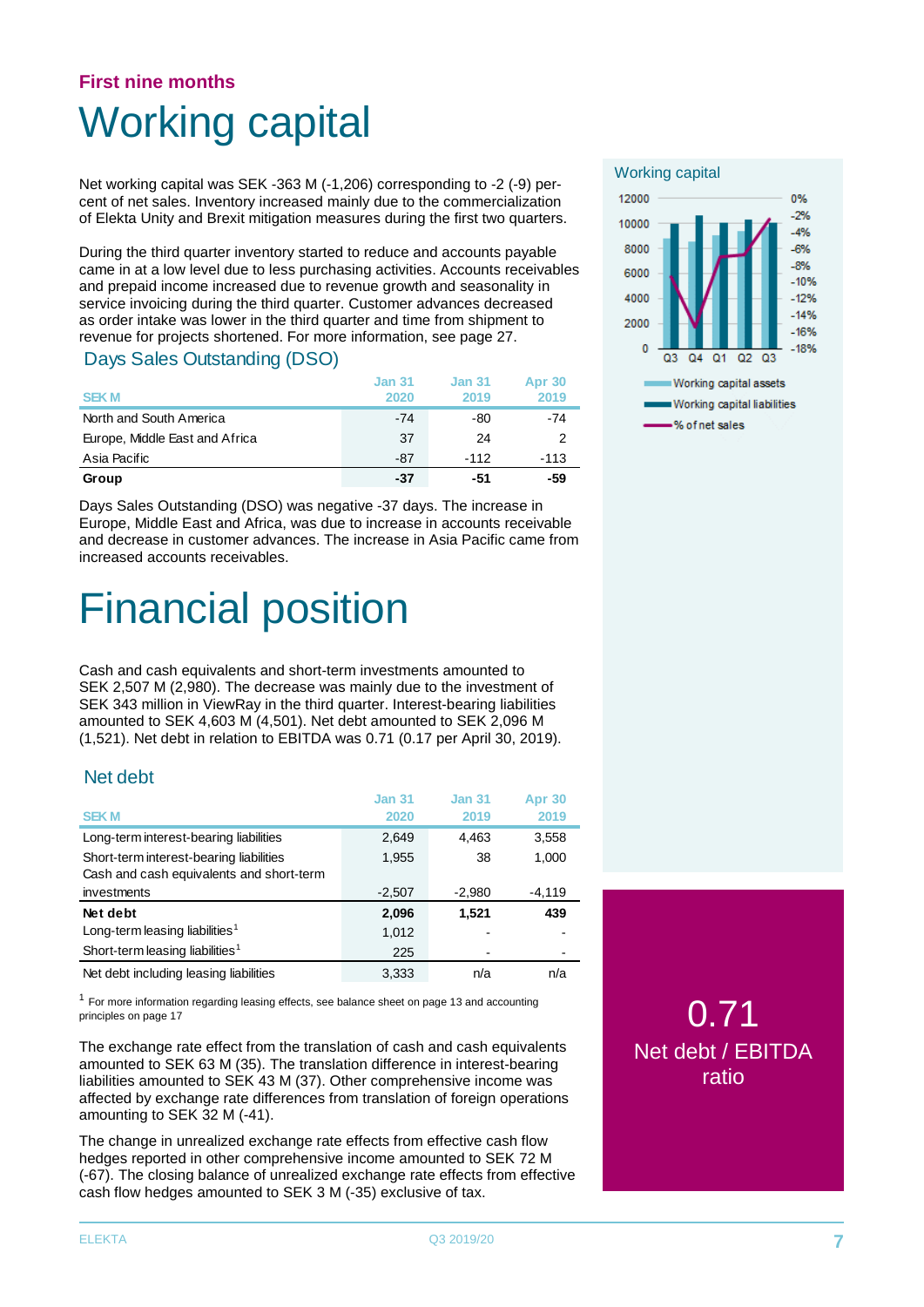### **First nine months** Risk and uncertainties

Elekta's presence in a large number of geographical markets exposes the Group to political and economic risks on a global scale and/or in individual countries. For more details, please see Annual Report 2018/19, page 55.

Due to the Coronavirus, 2019-nCoV, Elekta's production facility in Beijing opened later than anticipated (February 10) after the Chinese New Year. In the short term we do not see any major production or engineering issues in our production facilities in Beijing and Crawley. However, there are challenges in order flow and installations at clinics and public tenders are temporarily on hold.

## Significant events

### Third quarter

### Collaboration with ViewRay

In December Elekta announced a collaboration with ViewRay for the advancement of MR-guided radiation therapy. The key objective of the collaboration is to advance MR-Linac technology and its application as the radiation therapy with superior precision, medical outcomes, and operational cost efficiency. In connection with the collaboration, Elekta made an investment in ViewRay of USD 36 M for 11,501,597 shares corresponding to approximately 7.6 percent of the outstanding common stock on a fully diluted basis in ViewRay's underwritten public offering.

### Renown Belgian hospital to acquire Elekta Unity and Versa

In January Elekta won a public tender with Institut Jules Bordet, Brussels, for Elekta Unity, linacs, upgrades and expansion of treatment planning software and oncology information systems and services. The total contract is valued at approximately EUR 22 million, of which EUR 18 million are booked in the third quarter of Elekta's fiscal year 2019/20. The remainder will be booked successively over the next ten years.

### FDA clearance of diffusion-weighted images

In December Elekta received 510(k) premarket notification from the U.S. Food and Drug Administration for the use of diffusion-weighted MR images (DWI) obtained with Elekta Unity. This expands the clinical utility of Elekta Unity to include biologic assessment of tumor response during therapy, allowing treatment adaptation based not just on gross anatomic changes but also on early biologic changes at the cellular level.

### Changes in executive management

During the third quarter Sukhveer Singh, President for Business Lines Oncology Informatics Solutions, has left Elekta and the executive management team for personal reasons. Andrew Wilson, who has been with Elekta for 14 years and has a great knowledge of the industry and Elekta's products, will be interim President for Business Lines Oncology Informatics Solutions.

Find more detailed information about our policies in the Annual Report 2018/19

Awards in the third quarter:



MOSAIQ® (category leader in oncology therapy)

Versa HD™ (category leader in radiation therapy)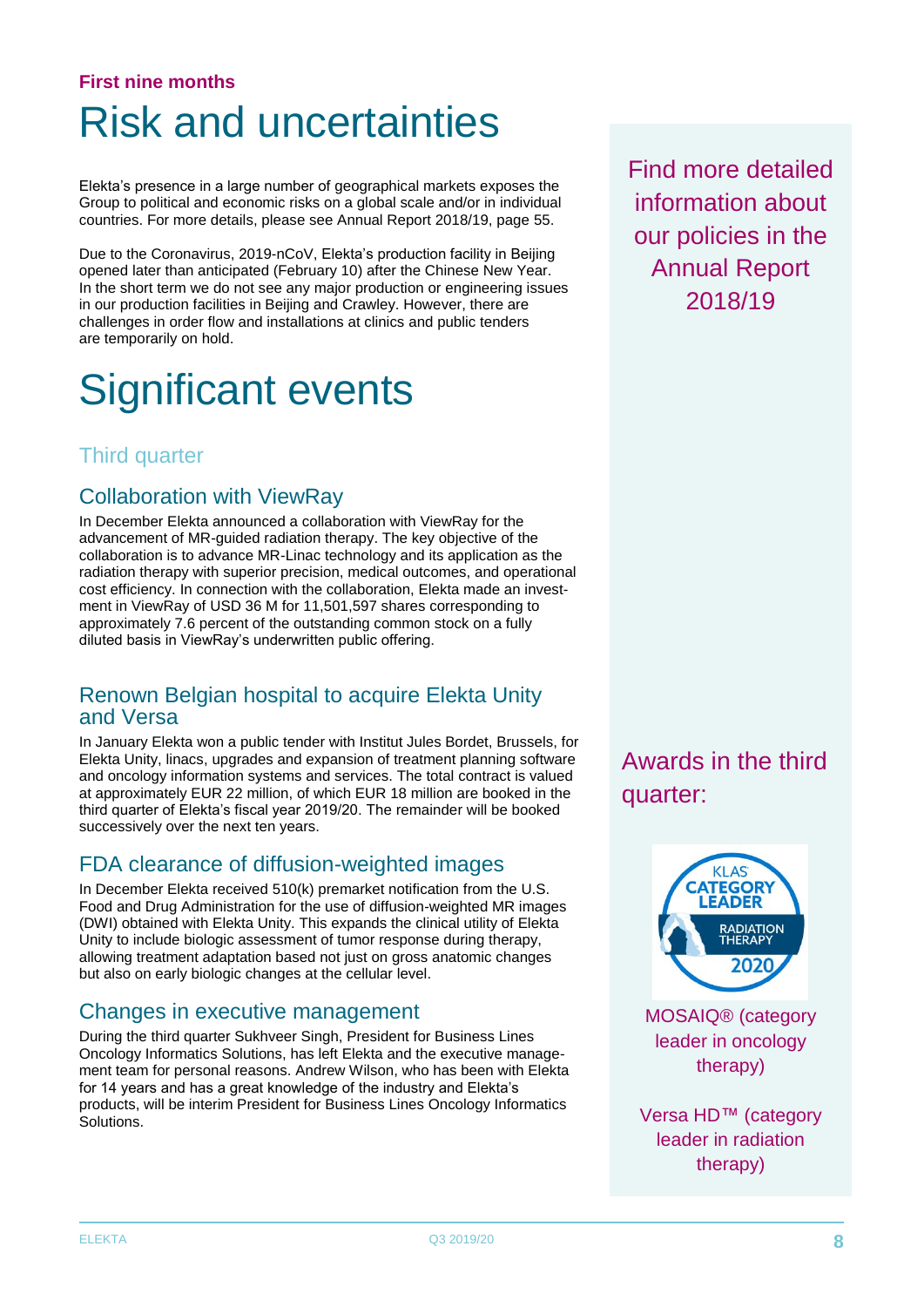### **First nine months**

### Second quarter<sup>1</sup>

- Extended executive management (Verena Schiller, Lionel Hadjadjeba)
- Exclusive distribution agreement with DOSisoft
- Sole source agreement with Premier

### First quarter<sup>1</sup>

- Extended executive management (Sukhveer Sing, Habib Nehme)
- Sales and distribution agreement with C-RAD
- Elekta Unity received approval in Brazil.

## **Acquisitions**

### No acquisitions in the third quarter

### Second quarter

### Acquisition of ProKnow to fortify treatment planning

During the second quarter Elekta acquired ProKnow Systems, LLC, to expand the offering of cloud-based solutions for advanced radiation therapy. ProKnow's product portfolio enable clinics to standardize their treatment planning analytics by supporting oncology teams with analysis of collective, big data from patient groups. This solution can also streamline workflow challenges and improve contouring accuracy and treatment plan quality.

### No acquisitions in the first quarter

## Legal disputes<sup>2</sup>

### humediQ

As previously reported humediQ GmbH (now Livian GmbH) has initiated an arbitration against Elekta group companies. The oral hearing in the arbitration was held in October 2019. The arbitration is now in the final submission stage. Elekta is of the opinion that all claims raised in the arbitration are unjustified and baseless. Elekta expects the arbitral award in the first quarter of Elekta's 2020/21 fiscal year.

### Italian case to court

As communicated in November 2015 Elekta's subsidiary in Italy and some former employees are suspected of interfering with public procurement processes. The case has been referred to trial, which started in February 2020.

-

 $1$  For more details about the previous significant events please see respective quarterly report.

<sup>&</sup>lt;sup>2</sup> The material legal disputes reported here are either new cases or previous cases with changes in the interim period. For previous reported cases please see Elekta's Annual reports.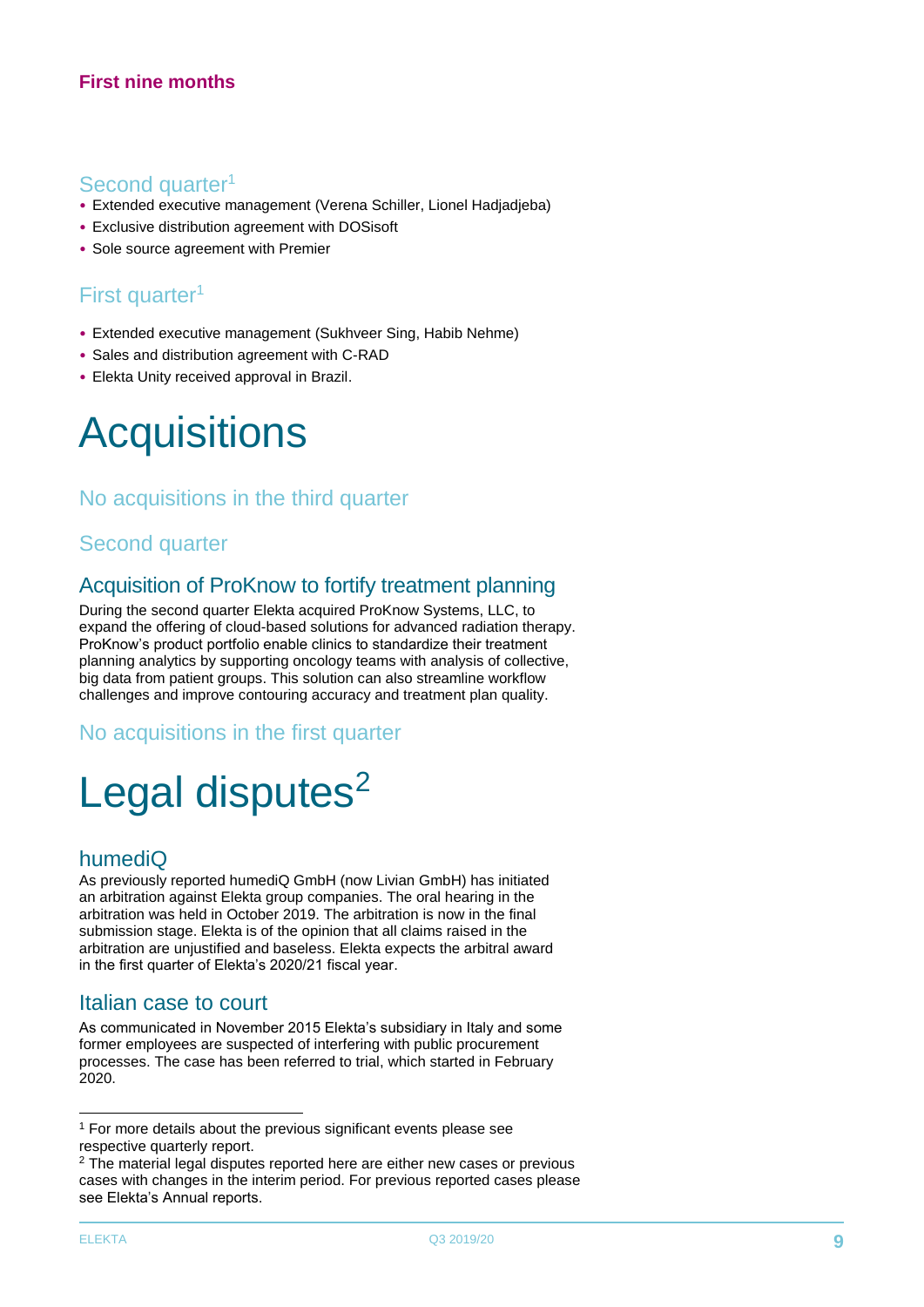### **First nine months**

## **Employees**

The average number of employees during the period was 4,095 (3,757). The average number of employees in the Parent Company was 41 (38).

### **Shares**

Total number of registered shares on January 31, 2020 was 383,568,409 of which 14,980,769 were A-shares and 368,587,640 B-shares. On January 31, 2020 1,485,289 shares were treasury shares held by Elekta.

Stockholm, February 20, 2020

Richard Hausmann CEO and President

*This report has not been reviewed by the Company´s auditors.*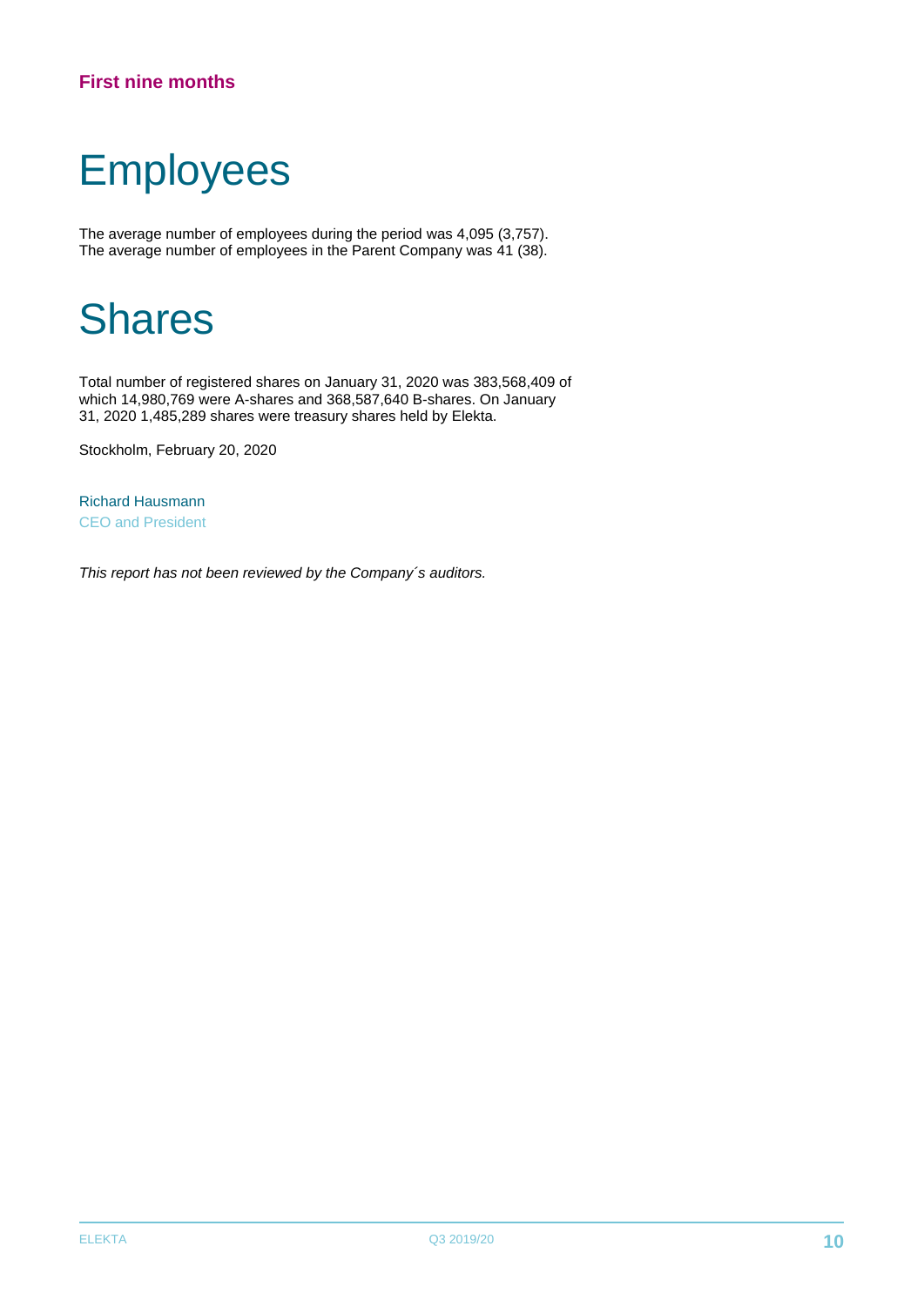### Consolidated income statement

|                                          |             | Q <sub>3</sub> |          | <b>First nine months</b> | 12 months | May - Apr      |
|------------------------------------------|-------------|----------------|----------|--------------------------|-----------|----------------|
| <b>SEKM</b>                              | 2019/20     | 2018/19        | 2019/20  | 2018/19                  | rolling   | 2018/19        |
| Net sales                                | 3,656       | 3,320          | 10,593   | 9,468                    | 14,680    | 13,555         |
| Cost of products sold                    | $-2,121$    | $-1,967$       | $-6,163$ | $-5,635$                 | $-8,402$  | $-7,875$       |
| Gross income                             | 1,535       | 1,353          | 4,430    | 3,833                    | 6,277     | 5,680          |
| Selling expenses                         | $-339$      | $-310$         | $-1,064$ | $-954$                   | $-1,407$  | $-1,296$       |
| Administrative expenses                  | $-282$      | $-247$         | $-843$   | $-748$                   | $-1,134$  | $-1,039$       |
| R&D expenses                             | $-415$      | $-400$         | $-1,263$ | $-1,176$                 | $-1,679$  | $-1,592$       |
| Other operating income and expenses      | $-19$       | $-19$          | $-46$    | 38                       | $-61$     | 23             |
| Exchange rate differences                | $-36$       | $-66$          | $-215$   | $-52$                    | $-243$    | $-80$          |
| <b>Operating result</b>                  | 443         | 311            | 999      | 941                      | 1,753     | 1,696          |
| Result from participations in associates | $-2$        | 0              | 2        | 6                        | $-1$      | 3              |
| Interest income                          | 15          | 10             | 56       | 42                       | 79        | 66             |
| Interest expenses and similar items      | $-40$       | $-50$          | $-148$   | $-142$                   | $-192$    | $-186$         |
| Interest expenses leasing liabilities    | $-13$       |                | $-38$    |                          | $-38$     |                |
| Exchange rate differences                | $-5$        | 1              | 2        | 1                        | 2         | $\overline{2}$ |
| Profit before tax                        | 398         | 272            | 873      | 849                      | 1,604     | 1,580          |
| Income taxes                             | $-89$       | $-60$          | $-196$   | $-187$                   | $-392$    | $-382$         |
| Net income                               | 308         | 212            | 677      | 662                      | 1,213     | 1,198          |
| Net income attributable to               |             |                |          |                          |           |                |
| Parent Company shareholders              | 308         | 211            | 676      | 662                      | 1,212     | 1,198          |
| Non-controlling interests                | $\mathbf 0$ | $\mathbf 0$    | 0        | 0                        | 1         | 0              |
| Average number of shares                 |             |                |          |                          |           |                |
| Before dilution, millions                | 382         | 382            | 382      | 382                      | 382       | 382            |
| After dilution, millions                 | 382         | 382            | 382      | 382                      | 382       | 382            |
| Earnings per share                       |             |                |          |                          |           |                |
| Before dilution, SEK                     | 0.81        | 0.55           | 1.77     | 1.73                     | 3.17      | 3.14           |
| After dilution, SEK                      | 0.81        | 0.55           | 1.77     | 1.73                     | 3.17      | 3.14           |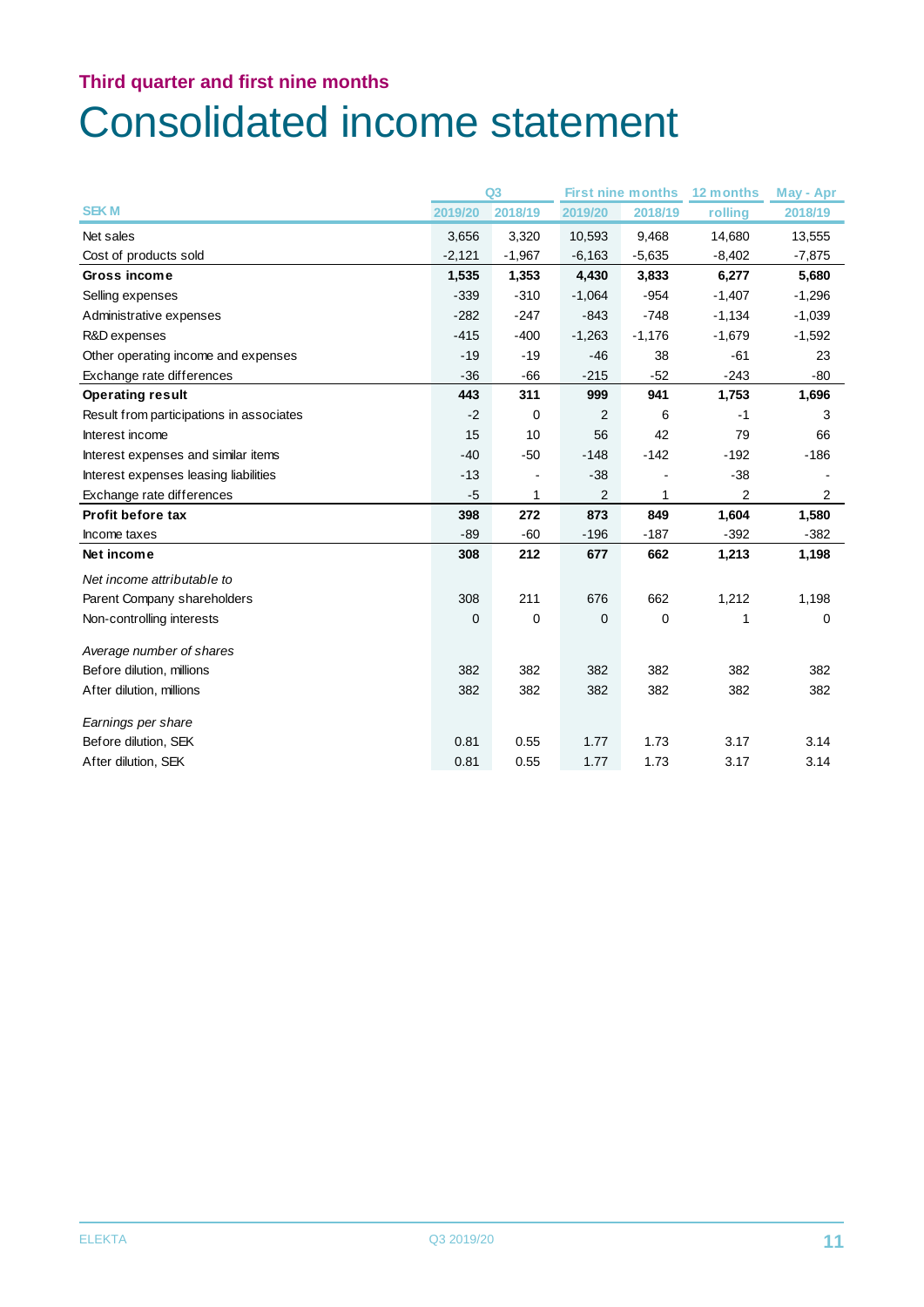## Consolidated statement of comprehensive income

|                                                                         |         | Q3      |             | <b>First nine months</b> | 12 months    | May - Apr |
|-------------------------------------------------------------------------|---------|---------|-------------|--------------------------|--------------|-----------|
| <b>SEK M</b>                                                            | 2019/20 | 2018/19 | 2019/20     | 2018/19                  | rolling      | 2018/19   |
| Net income                                                              | 308     | 212     | 677         | 662                      | 1,213        | 1,198     |
| Other comprehensive income:                                             |         |         |             |                          |              |           |
| Items that will not be reclassified to the income statement:            |         |         |             |                          |              |           |
| Remeasurements of defined benefit pension plans                         |         |         |             |                          | $-1$         | $-1$      |
| Net gain/(loss) on equity instruments designated at fair value          | 3       |         | 3           |                          | 3            |           |
| Tax                                                                     | $-1$    |         | $-1$        |                          | 0            |           |
| Total items that will not be reclassified to the income                 |         |         |             |                          |              |           |
| statement                                                               | 3       |         | 3           |                          | $\mathbf{2}$ | -1        |
| Items that subsequently may be reclassified to the income<br>statement: |         |         |             |                          |              |           |
| Revaluation of cash flow hedges                                         | 58      | 120     | 72          | $-67$                    | 38           | $-101$    |
| Translation differences from foreign operations                         | $-50$   | $-15$   | 32          | $-41$                    | 316          | 243       |
| Tax                                                                     | $-12$   | -24     | $-14$       | 12                       | -7           | 19        |
| Total items that subsequently may be reclassified                       |         |         |             |                          |              |           |
| to the income statement                                                 | $-3$    | 81      | 90          | -95                      | 346          | 161       |
| Other comprehensive income for the period                               | $-1$    | 81      | 93          | $-95$                    | 348          | 160       |
| Total comprehensive income for the period                               | 308     | 293     | 769         | 567                      | 1,560        | 1,358     |
| Comprehensive income attributable to:                                   |         |         |             |                          |              |           |
| Parent Company shareholders                                             | 308     | 293     | 769         | 567                      | 1,560        | 1,358     |
| Non-controlling interests                                               | 0       | 0       | $\mathbf 0$ | 0                        |              | 0         |

| <b>Result overview</b>                   |         | Q3      |         |         | First nine months 12 months | May - Apr |
|------------------------------------------|---------|---------|---------|---------|-----------------------------|-----------|
| <b>SEKM</b>                              | 2019/20 | 2018/19 | 2019/20 | 2018/19 | rollina                     | 2018/19   |
| <b>Operating result/EBIT</b>             | 443     | 311     | 999     | 941     | 1.753                       | 1.696     |
| Amortization:                            |         |         |         |         |                             |           |
| Capitalized development costs            | 176     | 167     | 546     | 464     | 747                         | 664       |
| Assets relating to business combinations | 30      | 27      | 90      | 86      | 120                         | 117       |
| <b>EBITA</b>                             | 648     | 505     | 1,635   | 1.492   | 2.620                       | 2.477     |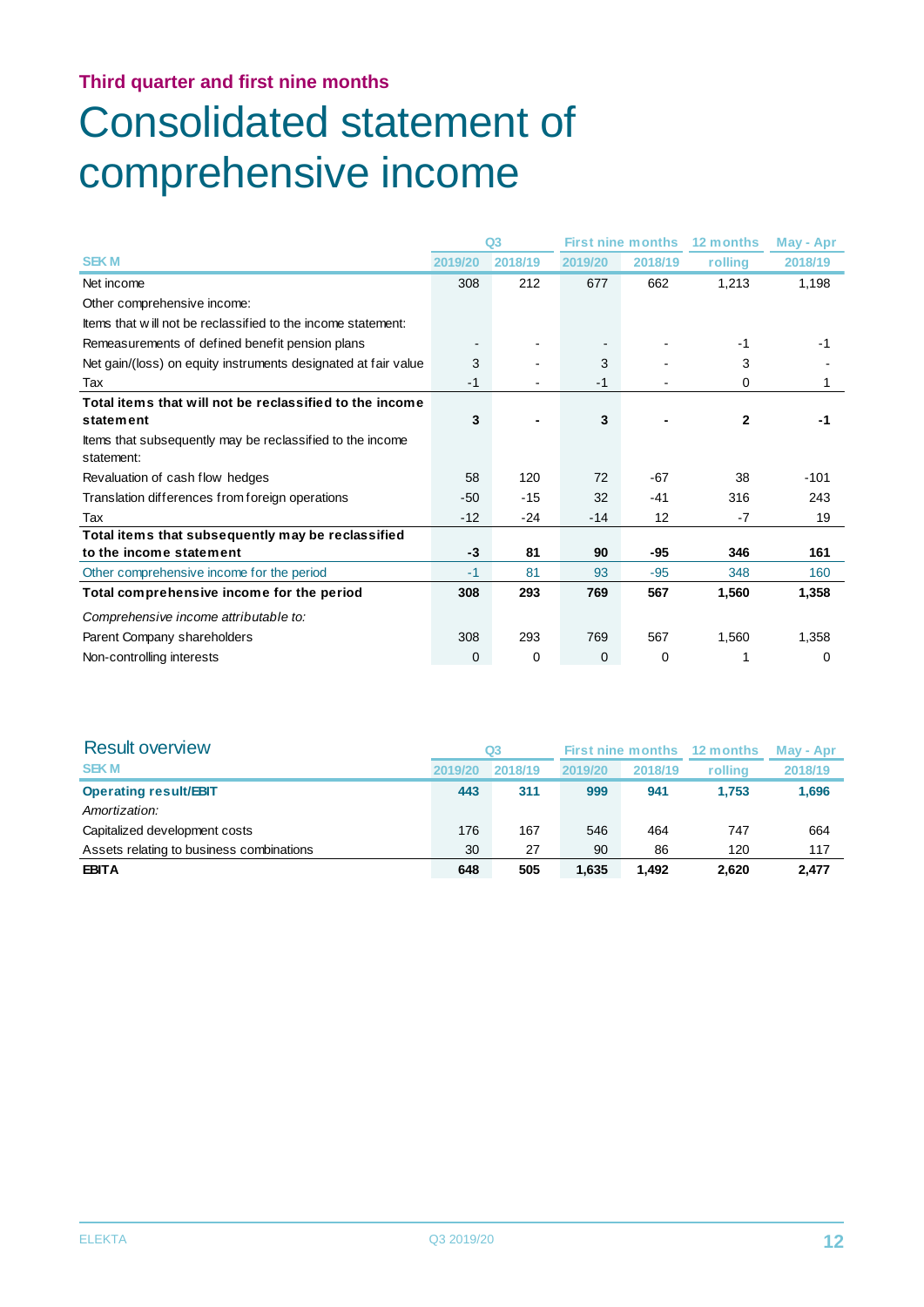### **Third quarter and first nine months** Consolidated balance sheet condensed

| <b>SEKM</b>                             | <b>Jan 31</b><br>2020 | <b>Jan 31</b><br>2019 | <b>Apr 30</b><br>2019 |
|-----------------------------------------|-----------------------|-----------------------|-----------------------|
| Non-current assets                      |                       |                       |                       |
| Intangible assets                       | 9,225                 | 9,076                 | 9,301                 |
| Right-of-use assets                     | 1,171                 |                       |                       |
| Other tangible fixed assets             | 1,010                 | 907                   | 957                   |
| <b>Financial assets</b>                 | 892                   | 298                   | 508                   |
| Deferred tax assets                     | 435                   | 368                   | 402                   |
| <b>Total non-current assets</b>         | 12,733                | 10,648                | 11,167                |
| <b>Current assets</b>                   |                       |                       |                       |
| <b>Inventories</b>                      | 2,959                 | 2,508                 | 2,634                 |
| Accounts receivable                     | 3,927                 | 3,774                 | 3,455                 |
| Accrued income                          | 1,480                 | 1,281                 | 1,401                 |
| Current tax assets                      | 172                   | 169                   | 158                   |
| Derivative financial instruments        | 75                    | 72                    | 72                    |
| Other current receivables               | 1,379                 | 1,252                 | 1,059                 |
| Short-term investments                  | 115                   | 45                    | 45                    |
| Cash and cash equivalents               | 2,392                 | 2,936                 | 4,073                 |
| <b>Total current assets</b>             | 12,501                | 12,036                | 12,897                |
| <b>Total assets</b>                     | 25,234                | 22,685                | 24,064                |
| Elekta's ow ners' equity                | 8,202                 | 7,254                 | 7,778                 |
| Non-controlling interests               | $\mathbf{1}$          | 0                     | 1                     |
| <b>Total equity</b>                     | 8,203                 | 7,254                 | 7,779                 |
| <b>Non-current liabilities</b>          |                       |                       |                       |
| Long-term interest-bearing liabilities  | 2,649                 | 4,463                 | 3,558                 |
| Long-term leasing liabilities           | 1,012                 |                       |                       |
| Deferred tax liabilities                | 596                   | 537                   | 587                   |
| Long-term provisions                    | 195                   | 165                   | 188                   |
| Other long-term liabilities             | 55                    | 57                    | 55                    |
| <b>Total non-current liabilities</b>    | 4,506                 | 5,222                 | 4,388                 |
| <b>Current liabilities</b>              |                       |                       |                       |
| Short-term interest-bearing liabilities | 1,955                 | 38                    | 1,000                 |
| Short-term leasing liabilities          | 225                   |                       |                       |
| Accounts payable                        |                       |                       |                       |
| Advances from customers                 | 961                   | 1,082                 | 1,427                 |
|                                         | 4,601                 | 4,850                 | 4,883                 |
| Prepaid income                          | 2,288                 | 2,010                 | 2,170                 |
| Accrued expenses                        | 1,695                 | 1,596                 | 1,661                 |
| Current tax liabilities                 | 183                   | 93                    | 166                   |
| Short-term provisions                   | 182                   | 148                   | 188                   |
| Derivative financial instruments        | 58                    | 57                    | 94                    |
| Other current liabilities               | 377                   | 333                   | 308                   |
| <b>Total current liabilities</b>        | 12,525                | 10,208                | 11,897                |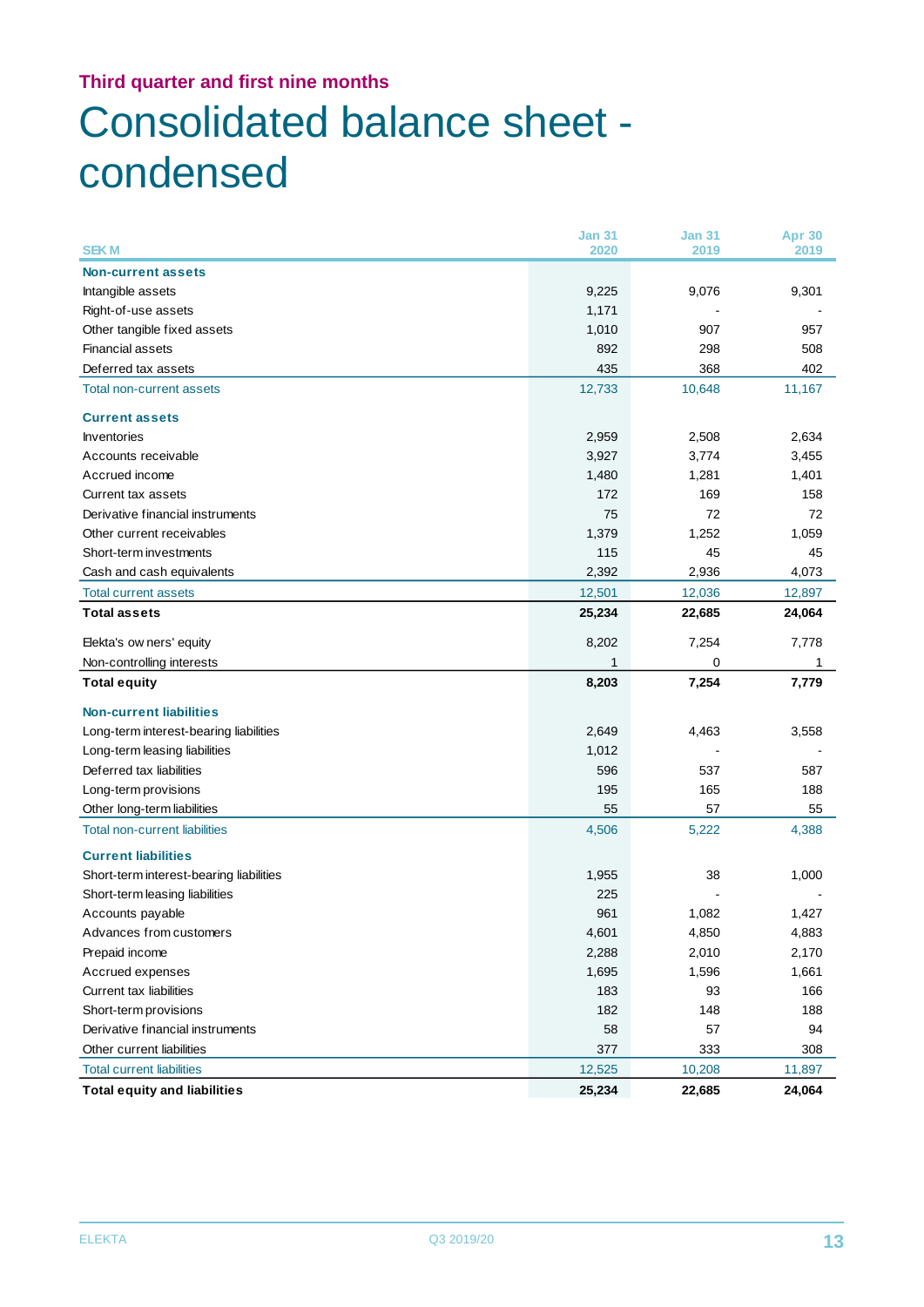## Changes in equity – condensed statement

|                                                      |         | <b>First nine months</b> | May - Apr |
|------------------------------------------------------|---------|--------------------------|-----------|
| <b>SEKM</b>                                          | 2019/20 | 2018/19                  | 2018/19   |
| <b>Attributable to Elekta's owners</b>               |         |                          |           |
| Opening balance                                      | 7,778   | 6,987                    | 6,987     |
| Opening balance adjustment due to IFRS 15 and IFRS 9 |         | -39                      | -39       |
| Comprehensive income for the period                  | 769     | 567                      | 1,358     |
| Incentive programs                                   | $-1$    | 6                        | 6         |
| Dividend                                             | $-344$  | $-267$                   | $-535$    |
| <b>Total</b>                                         | 8,202   | 7,254                    | 7,778     |
| Attributable to non-controlling interests            |         |                          |           |
| Opening balance                                      | 1       | 0                        | 0         |
| Comprehensive income for the period                  | 0       | 0                        | 0         |
| Total                                                |         | 0                        |           |
| <b>Closing balance</b>                               | 8,203   | 7,254                    | 7,779     |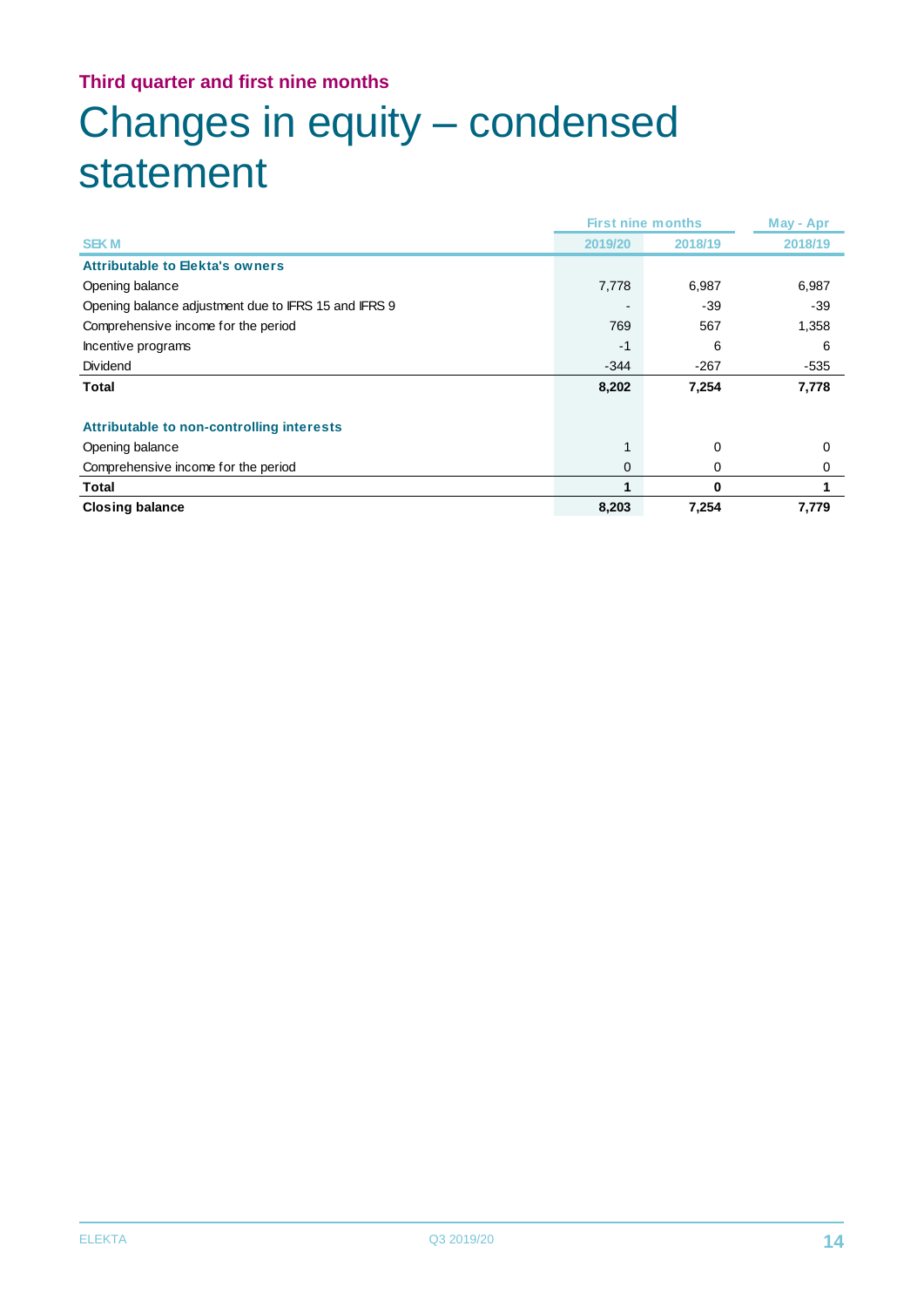### Cash flow – condensed

|                                                                    |          | Q3       |          |          | First nine months 12 months May - Apr |         |
|--------------------------------------------------------------------|----------|----------|----------|----------|---------------------------------------|---------|
| <b>SEKM</b>                                                        | 2019/20  | 2018/19  | 2019/20  | 2018/19  | rolling                               | 2018/19 |
| Profit before tax                                                  | 398      | 272      | 873      | 849      | 1,604                                 | 1,580   |
| Amortization and depreciation                                      | 304      | 235      | 925      | 670      | 1,198                                 | 943     |
| Interest net                                                       | 32       | 45       | 88       | 84       | 95                                    | 91      |
| Other non-cash items                                               | $-37$    | 19       | $-13$    | -9       | 18                                    | 21      |
| Interest received and paid                                         | $-39$    | $-62$    | $-91$    | $-106$   | $-94$                                 | $-110$  |
| Income taxes paid                                                  | $-113$   | $-98$    | $-228$   | $-167$   | $-330$                                | $-269$  |
| Operating cash flow                                                | 545      | 409      | 1,553    | 1,320    | 2,490                                 | 2,256   |
| Changes in inventories                                             | 104      | $-20$    | $-279$   | 10       | $-309$                                | $-20$   |
| Changes in operating receivables                                   | $-347$   | $-785$   | $-847$   | $-787$   | $-426$                                | $-367$  |
| Changes in operating liabilities                                   | $-323$   | 339      | $-657$   | $-469$   | $-438$                                | $-249$  |
| Change in w orking capital                                         | $-566$   | $-466$   | $-1,783$ | $-1,246$ | $-1,173$                              | $-636$  |
| Cash flow from operating activities                                | $-21$    | $-57$    | $-230$   | 73       | 1,317                                 | 1,621   |
| Investments intangible assets                                      | $-133$   | -99      | $-371$   | $-335$   | $-494$                                | $-458$  |
| Investments other assets                                           | $-70$    | $-66$    | $-173$   | $-136$   | $-238$                                | $-201$  |
| Sale of fixed assets                                               | 0        | 0        | 0        | 0        | 0                                     | 0       |
| Continuous investments                                             | $-203$   | $-165$   | $-544$   | $-470$   | $-732$                                | $-658$  |
| <b>Cash flow after continuous investments</b>                      | $-224$   | $-222$   | $-774$   | $-397$   | 585                                   | 962     |
| Changes in short-term investments                                  | $-71$    | 2        | $-72$    | 39       | $-73$                                 | 38      |
| Business combinations, divestments and investments in other shares | $-340$   | 0        | $-419$   | $-48$    | $-426$                                | $-54$   |
| <b>Cash flow after investments</b>                                 | $-635$   | $-220$   | $-1,265$ | $-406$   | 87                                    | 946     |
| <b>Dividends</b>                                                   | $\Omega$ | $\Omega$ | $-344$   | $-267$   | $-611$                                | $-535$  |
| Cash flow from other financing activities                          | $-64$    | $-448$   | $-136$   | $-883$   | $-191$                                | $-938$  |
| Cash flow for the period                                           | $-698$   | $-668$   | $-1,745$ | $-1,557$ | $-715$                                | $-527$  |
| Change in cash and cash equivalents during the period              |          |          |          |          |                                       |         |
| Cash and cash equivalents at the beginning of the period           | 3,044    | 3,622    | 4,073    | 4,458    | 2,936                                 | 4,458   |
| Cash flow for the period                                           | $-698$   | $-668$   | $-1,745$ | $-1,557$ | $-715$                                | $-527$  |
| Exchange rate differences                                          | 47       | $-18$    | 63       | 35       | 171                                   | 142     |
| Cash and cash equivalents at the end of the period                 | 2,392    | 2,936    | 2,392    | 2,936    | 2,392                                 | 4,073   |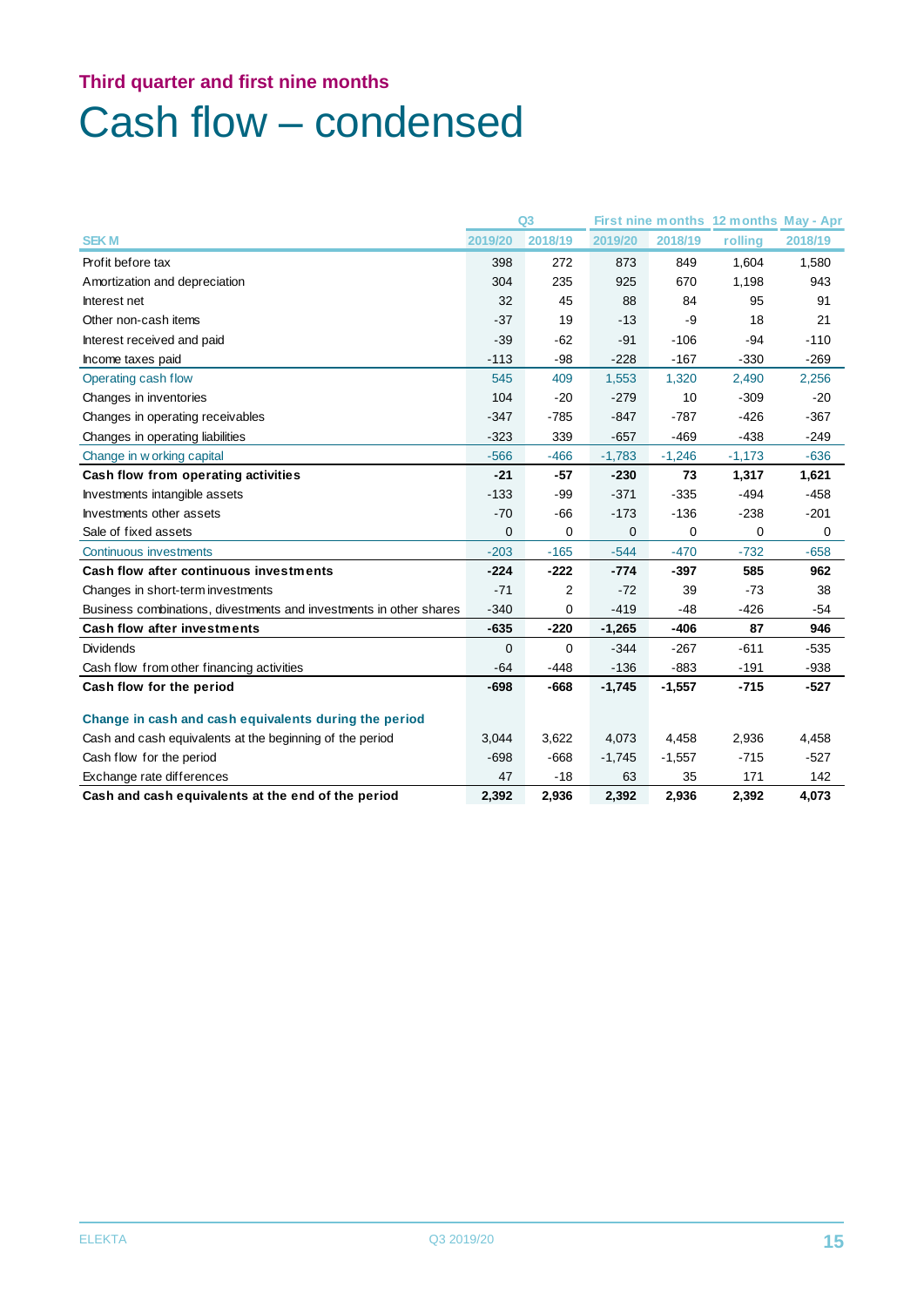### **Third quarter and first nine months** Parent company

### Income statement and statement of comprehensive income - condensed

|                                                        |                | <b>First nine months</b> |
|--------------------------------------------------------|----------------|--------------------------|
| <b>SEKM</b>                                            | 2019/20        | 2018/19                  |
| Operating expenses                                     | $-182$         | $-150$                   |
| Financial net                                          | 388            | 511                      |
| Income after financial items                           | 205            | 361                      |
| Tax                                                    | 19             | 29                       |
| Net income                                             | 224            | 390                      |
| <b>Statement of comprehensive income</b><br>Net income | 224            | 390                      |
| Other comprehensive income                             | $\blacksquare$ |                          |
| Total comprehensive income                             | 224            | 390                      |

### Balance sheet - condensed

|                                            | <b>Jan 31</b> | <b>Apr 30</b> |
|--------------------------------------------|---------------|---------------|
| <b>SEKM</b>                                | 2020          | 2019          |
| <b>Non-current assets</b>                  |               |               |
| Intangible assets                          | 55            | 60            |
| Tangible assets                            | $\Omega$      |               |
| Shares in subsidiaries                     | 2,478         | 2,439         |
| Receivables from subsidaries               | 2,397         | 2,393         |
| Other financial assets                     | 433           | 87            |
| Deferred tax assets                        | 21            | 3             |
| Total non-current assets                   | 5,384         | 4,983         |
| <b>Current assets</b>                      |               |               |
| Receivables from subsidaries               | 4,011         | 3,436         |
| Other current receivables                  | 60            | 102           |
| Other short-term investments               | 46            | 45            |
| Cash and cash equivalents                  | 1,216         | 2,941         |
| <b>Total current assets</b>                | 5,334         | 6,524         |
| <b>Total assets</b>                        | 10,718        | 11,507        |
| Shareholders' equity                       | 2,778         | 2,898         |
| Untaxed reserves                           | 14            | 14            |
| <b>Non-current liabilities</b>             |               |               |
| Long-term interest-bearing liabilities     | 2,643         | 3,553         |
| Long-term liabilities to Group companies   |               | 0             |
| Long-term provisions                       | 13            | 12            |
| <b>Total non-current liabilities</b>       | 2,655         | 3,565         |
| <b>Current liabilities</b>                 |               |               |
| Short-term interest-bearing liabilities    | 1,955         | 1,000         |
| Short-term liabilities to Group companies  | 3,248         | 3,934         |
| Short-term provisions                      | 0             | $\Omega$      |
| Other current liabilities                  | 67            | 95            |
| <b>Total current liabilities</b>           | 5,270         | 5,029         |
| Total shareholders' equity and liabilities | 10,718        | 11,507        |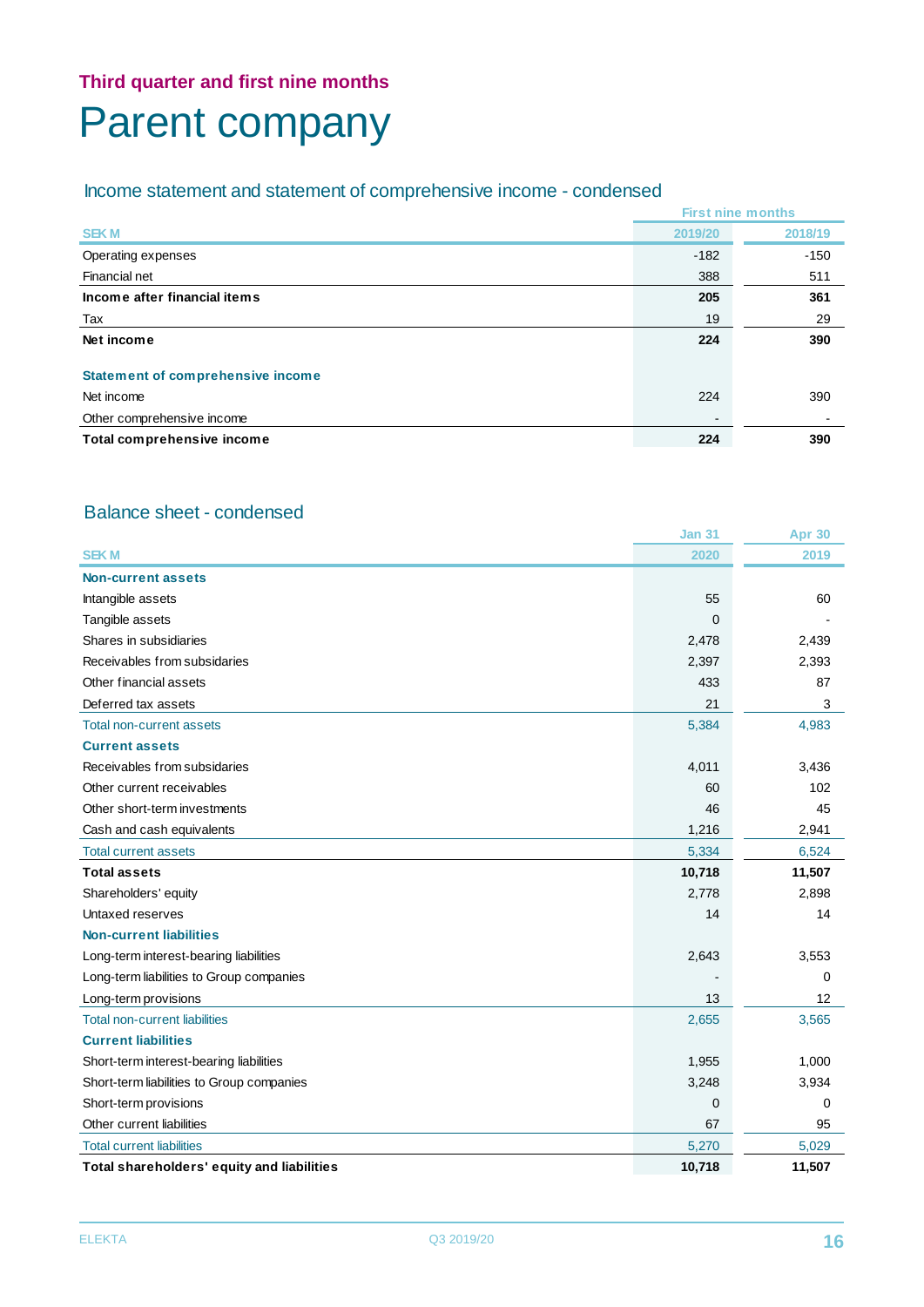### Accounting principles

This interim report is prepared, with regards to the Group, according to IAS 34 and the Swedish Annual Accounts Act and, with regards to the Parent Company, according to the Swedish Annual Accounts Act and RFR 2. The accounting principles applied are consistent with those presented in Note 1 of the Annual Report 2018/19, with exception for the accounting policies described below.

### Acquisition of other shares in ViewRay

Elekta will treat the acquisition of other shares in ViewRay as equity investment designated as measured at fair value through other comprehensive income with gains and losses remaining in other comprehensive income, without recycling to profit or loss upon derecognition.

### New accounting principles

IFRS 16 is a new standard on accounting for leases which replaces IAS 17 and the associated interpretation statements IFRIC 4, SIC-15 and SIC-27. The new standard has affected the accounting for leases in the books of a lessee, whereas the accounting in all material aspects remains unchanged for lessors. For Elekta, the major effect from implementing the new standard relates to leases for premises. IFRS 16 is effective for annual reporting periods beginning on or after 1 January 2019 and Elekta has applied the new standard from 1 May 2019.

The standard requires all lease arrangement to be recognized in the balance sheet with a few exceptions for shorttime leases and low-value leases.

Elekta has decided to apply IFRS 16 with the modified retrospective approach and as permitted by the standard the comparative period has not been restated. Instead an adjustment on the opening balance has shown the cumulative effect. The lease liabilities are measured at the present value of the remaining lease payments, discounted using the incremental borrowing rate at transition date. The weighted average incremental borrowing rate used at transition date was 3.85 percent. Right-of-use assets are recognized based on the amount equal to the related lease liability.

IFRS 16 permits to use some practical expedients. Elekta has applied the following practical expedients when applying IFRS 16 at transition date:

- Operating leases with a remaining lease term of less than 12 months as at May 1, 2019, have been accounted for as short-term leases. Short-term leases and operating leases of low-value have not been recognized on the balance sheet at transition date.
- Initial direct costs have been excluded from the measurement of the right-to-use asset at the date of initial recognition.
- Hindsight has been used in determining the lease term for contracts containing options to extend or terminate the lease.

Under the new standard the present value of lease obligations has been measured and reported as a non-current asset and interest-bearing liability in the Balance Sheet. The asset has been adjusted with prepaid rents and received incentives. In the Income Statement, lease payments previously reported as an operating expense within operating result have been replaced with depreciation and interest expenses. This change means that total assets and operating profit have increased, which has affected various key indicators. The cash flow from operations has increased related to the amortization of the lease liability, the amortization has instead been shown in the cash flow from financing activities.

According to the previous standard, IAS 17, there was a distinction between operating and finance lease arrangement, where operating leases were not recognized in the Balance Sheet. The value of undiscounted future lease fees is disclosed in note 9 in the Annual Report 2018/19, amounted to SEK 1459 M. The lease liability recognized in the Balance Sheet 1 May 2019 amounts to SEK 1220 M. The difference is mainly related to the discounting effect of the liability as the liability is calculated as the net present value for future payments, while the amount disclosed in note 9 is not discounted in accordance to IAS 17. Increases of the payments due to index and extension- and terminate options included in the lease liability does also explain the difference, together with the exclusion of lease payments related to low-value assets and short-term leases from the Balance Sheet. Those payments are expensed on a straight-line basis in the income statement.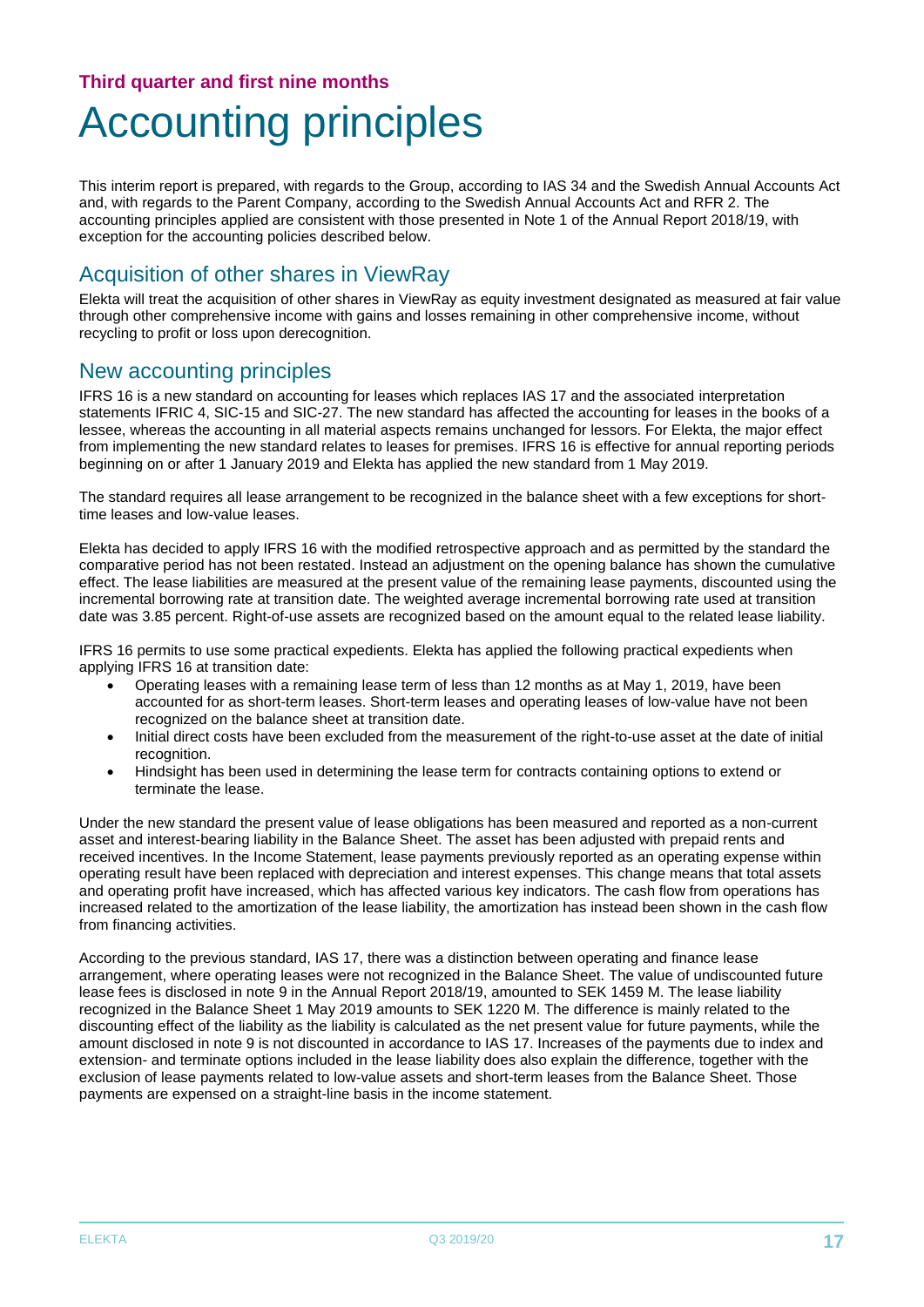|                                                                                                                                      | Effects from IFRS 16 on consolidated balance sheet                                                                                                                                                                                                                                                                                                                                                                                                                                                                                                                                                                                                                                                                                                                                                                                  |         |                       |                     |                           |                     |                             |                     |            |
|--------------------------------------------------------------------------------------------------------------------------------------|-------------------------------------------------------------------------------------------------------------------------------------------------------------------------------------------------------------------------------------------------------------------------------------------------------------------------------------------------------------------------------------------------------------------------------------------------------------------------------------------------------------------------------------------------------------------------------------------------------------------------------------------------------------------------------------------------------------------------------------------------------------------------------------------------------------------------------------|---------|-----------------------|---------------------|---------------------------|---------------------|-----------------------------|---------------------|------------|
| <b>SEKM</b>                                                                                                                          |                                                                                                                                                                                                                                                                                                                                                                                                                                                                                                                                                                                                                                                                                                                                                                                                                                     |         | Reported Apr 30, 2019 |                     | <b>Adjustment IFRS 16</b> |                     | <b>Adjusted May 1, 2019</b> |                     |            |
| Right-of-use asset                                                                                                                   |                                                                                                                                                                                                                                                                                                                                                                                                                                                                                                                                                                                                                                                                                                                                                                                                                                     |         |                       | 0                   |                           | 1,180               |                             |                     | 1,180      |
| Other assets                                                                                                                         |                                                                                                                                                                                                                                                                                                                                                                                                                                                                                                                                                                                                                                                                                                                                                                                                                                     |         |                       | 24,064              |                           | -20                 |                             |                     | 24,044     |
| <b>Total assets</b>                                                                                                                  |                                                                                                                                                                                                                                                                                                                                                                                                                                                                                                                                                                                                                                                                                                                                                                                                                                     |         |                       | 24,064              |                           | 1,160               |                             |                     | 25,224     |
| Total equity                                                                                                                         |                                                                                                                                                                                                                                                                                                                                                                                                                                                                                                                                                                                                                                                                                                                                                                                                                                     |         |                       | 7,779               |                           | 0                   |                             |                     | 7,779      |
| Long term lease liability                                                                                                            |                                                                                                                                                                                                                                                                                                                                                                                                                                                                                                                                                                                                                                                                                                                                                                                                                                     |         |                       | 0                   |                           | 1,020               |                             |                     | 1,020      |
| Short term lease liability                                                                                                           |                                                                                                                                                                                                                                                                                                                                                                                                                                                                                                                                                                                                                                                                                                                                                                                                                                     |         |                       | 0                   |                           | 200                 |                             |                     | 200        |
| Other liabilities                                                                                                                    |                                                                                                                                                                                                                                                                                                                                                                                                                                                                                                                                                                                                                                                                                                                                                                                                                                     |         |                       | 16,285              |                           | -60                 |                             |                     | 16,225     |
| Total equity and libilities                                                                                                          |                                                                                                                                                                                                                                                                                                                                                                                                                                                                                                                                                                                                                                                                                                                                                                                                                                     |         |                       | 24,064              |                           | 1,160               |                             |                     | 25,224     |
| Annual report 2018/19.                                                                                                               | <b>Related-party transactions</b><br>Significant related-party transactions are described in note 35 in the Annual Report for 2018/19. No material changes<br>have taken place in relations or transactions with related parties companies compared with the description in the<br><b>Exchange rates</b>                                                                                                                                                                                                                                                                                                                                                                                                                                                                                                                            |         |                       |                     |                           |                     |                             |                     |            |
| <b>Country</b>                                                                                                                       | <b>Currency</b>                                                                                                                                                                                                                                                                                                                                                                                                                                                                                                                                                                                                                                                                                                                                                                                                                     |         | <b>Average rate</b>   |                     |                           | <b>Closing rate</b> |                             |                     |            |
|                                                                                                                                      |                                                                                                                                                                                                                                                                                                                                                                                                                                                                                                                                                                                                                                                                                                                                                                                                                                     |         | May - Jan             |                     | Jan 31,                   |                     | Apr 30,                     |                     |            |
|                                                                                                                                      |                                                                                                                                                                                                                                                                                                                                                                                                                                                                                                                                                                                                                                                                                                                                                                                                                                     | 2019/20 | 2018/19               | $\mathbf{\Delta}^1$ | 2020                      | 2019                | 2019                        | $\mathbf{\Delta}^1$ | $\Delta^2$ |
| Euroland                                                                                                                             | 1 EUR                                                                                                                                                                                                                                                                                                                                                                                                                                                                                                                                                                                                                                                                                                                                                                                                                               | 10.648  | 10.343                | 3%                  | 10.629                    | 10.373              | 10.640                      | 2%                  | 0%         |
| <b>Great Britain</b>                                                                                                                 | 1 GBP                                                                                                                                                                                                                                                                                                                                                                                                                                                                                                                                                                                                                                                                                                                                                                                                                               | 12.143  | 11.663                | 4%                  | 12.630                    | 11.837              | 12.306                      | 7%                  | 3%         |
| Japan                                                                                                                                | 1 JPY                                                                                                                                                                                                                                                                                                                                                                                                                                                                                                                                                                                                                                                                                                                                                                                                                               | 0.088   | 0.080                 | 10%                 | 0.088                     | 0.083               | 0.085                       | 7%                  | 4%         |
| <b>United States</b>                                                                                                                 | 1 USD                                                                                                                                                                                                                                                                                                                                                                                                                                                                                                                                                                                                                                                                                                                                                                                                                               | 9.569   | 8.946                 | 7%                  | 9.644                     | 9.017               | 9.510                       | 7%                  | 1%         |
| January 31, 2020 vs January 31, 2019<br><sup>2</sup> January 31, 2020 vs Apr 30, 2019                                                |                                                                                                                                                                                                                                                                                                                                                                                                                                                                                                                                                                                                                                                                                                                                                                                                                                     |         |                       |                     |                           |                     |                             |                     |            |
| at closing exchange rates.                                                                                                           | For Group companies with a functional currency other than Swedish kronor, order intake and income statements are<br>translated at average exchange rates for the reporting period, while order backlog and balance sheets are translated<br><b>Segment reporting</b>                                                                                                                                                                                                                                                                                                                                                                                                                                                                                                                                                                |         |                       |                     |                           |                     |                             |                     |            |
| in global costs.<br>impact of currency fluctuations between the years. Revenues from solutions are recognized at a point in time and | Elekta applies geographical segmentation. Order intake, net sales and contribution margin for the respective regions<br>are reported to Elekta's CFO and CEO (chief operating decision makers). The regions' expenses are directly<br>attributable to the respective regions' reported figures including cost of products sold. Global costs for R&D,<br>marketing, management of product supply centres and Parent Company are not allocated per region. Currency<br>exposure is concentrated to product supply centres. The majority of exchange differences in operations are reported<br>Elekta's operations are characterized by significant quarterly variations in volumes and product mix, which have<br>a direct impact on net sales and profits. This is accentuated when the operation is split into segments, as is the |         |                       |                     |                           |                     |                             |                     |            |

## Related-party transactions

### Exchange rates

| <b>Country</b>       | <b>Currency</b> |         | Average rate |                      |                | <b>Closing rate</b> |         |    |                |
|----------------------|-----------------|---------|--------------|----------------------|----------------|---------------------|---------|----|----------------|
|                      |                 |         | May - Jan    |                      | <b>Jan 31,</b> |                     | Apr 30, |    |                |
|                      |                 | 2019/20 | 2018/19      | $\mathbf{\Lambda}^1$ | 2020           | 2019                | 2019    |    | $\mathbf{A}^2$ |
| Euroland             | 1 EUR           | 10.648  | 10.343       | 3%                   | 10.629         | 10.373              | 10.640  | 2% | 0%             |
| <b>Great Britain</b> | 1 GBP           | 12.143  | 11.663       | 4%                   | 12.630         | 11.837              | 12.306  | 7% | 3%             |
| Japan                | 1 JPY           | 0.088   | 0.080        | 10%                  | 0.088          | 0.083               | 0.085   | 7% | 4%             |
| <b>United States</b> | 1 USD           | 9.569   | 8.946        | 7%                   | 9.644          | 9.017               | 9.510   | 7% | 1%             |

## Segment reporting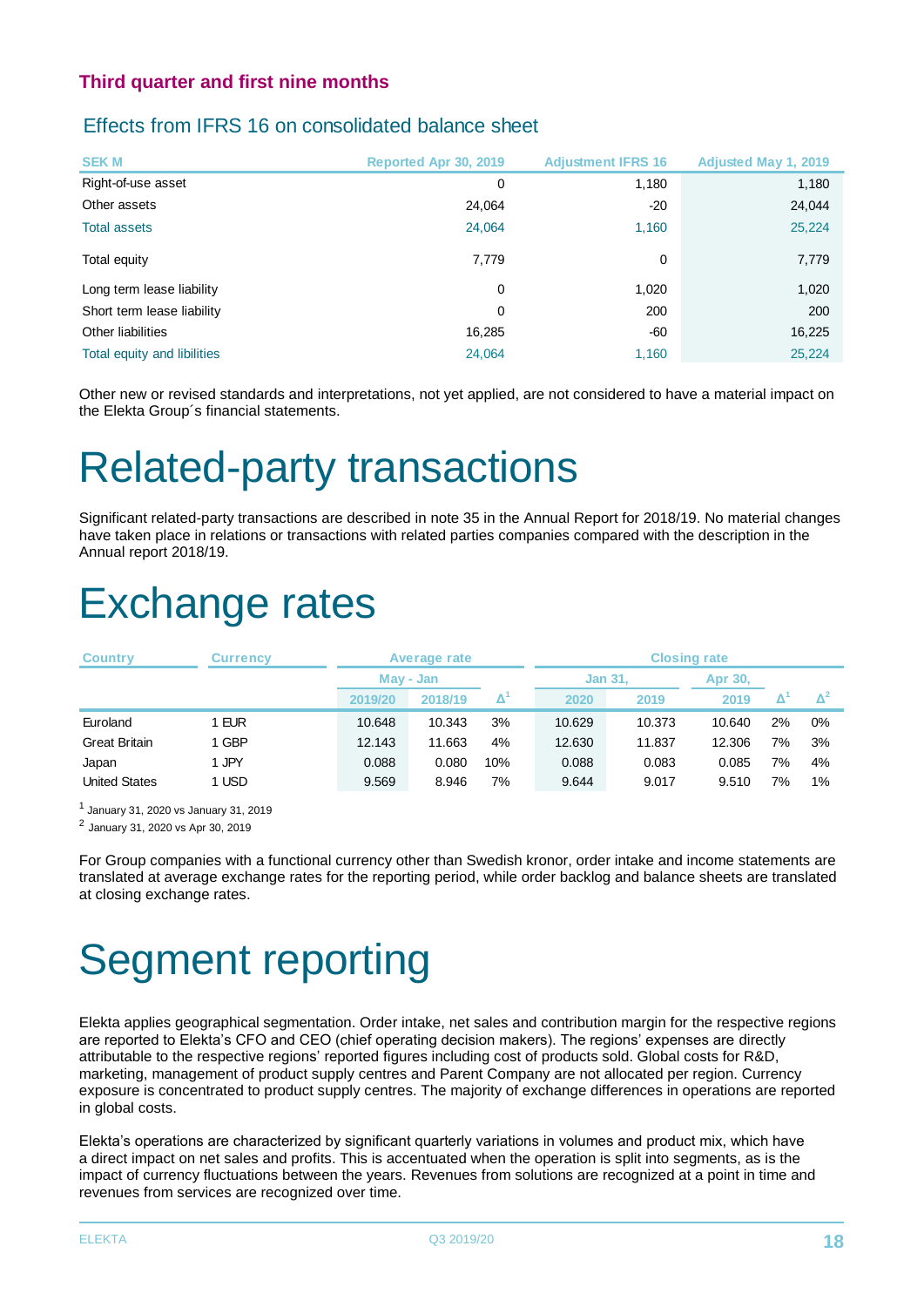### Segment reporting First nine months 2019/20

| <b>SEKM</b>                | North and<br><b>South</b><br>America | Europe,<br><b>Middle East</b><br>and Africa | Asia<br><b>Pacific</b> | Other /<br>Group-wide | <b>Group</b><br>total | % of net<br>sales |
|----------------------------|--------------------------------------|---------------------------------------------|------------------------|-----------------------|-----------------------|-------------------|
| Net sales                  | 3,227                                | 3,975                                       | 3,391                  | $\blacksquare$        | 10.593                |                   |
| Regional expenses          | $-1,969$                             | $-2,698$                                    | $-2,365$               |                       | $-7,032$              | 66%               |
| <b>Contribution margin</b> | 1,258                                | 1.278                                       | 1,025                  |                       | 3,561                 | 34%               |
| Contribution margin, %     | 39%                                  | 32%                                         | 30%                    |                       |                       |                   |
| Global costs               |                                      |                                             |                        | $-2,562$              | $-2.562$              | 24%               |
| <b>Operating result</b>    | 1,258                                | 1,278                                       | 1,025                  | $-2,562$              | 999                   | 9%                |
| Net financial items        |                                      |                                             |                        | -126                  | $-126$                |                   |
| Profit before tax          | 1.258                                | 1.278                                       | 1.025                  | $-2.688$              | 873                   |                   |

### First nine months 2018/19

|                            | North and<br><b>South</b> | Europe,<br><b>Middle East</b> | Asia           | Other /    | <b>Group</b> | % of net |
|----------------------------|---------------------------|-------------------------------|----------------|------------|--------------|----------|
| <b>SEKM</b>                | America                   | and Africa                    | <b>Pacific</b> | Group-wide | total        | sales    |
| Net sales                  | 3,297                     | 3,395                         | 2,777          |            | 9,468        |          |
| Regional expenses          | $-2,126$                  | $-2,204$                      | $-1,948$       |            | $-6,278$     | 66%      |
| <b>Contribution margin</b> | 1.171                     | 1.191                         | 828            |            | 3,190        | 34%      |
| Contribution margin, %     | 36%                       | 35%                           | 30%            |            |              |          |
| Global costs               |                           |                               |                | $-2,249$   | $-2,249$     | 24%      |
| <b>Operating result</b>    | 1.171                     | 1,191                         | 828            | $-2,249$   | 941          | 10%      |
| Net financial items        |                           |                               |                | -92        | -92          |          |
| Profit before tax          | 1.171                     | 1.191                         | 828            | $-2,341$   | 849          |          |

### May - Apr 2018/19

|                            | North and    | Europe,            |                |            |              |          |
|----------------------------|--------------|--------------------|----------------|------------|--------------|----------|
|                            | <b>South</b> | <b>Middle East</b> | Asia           | Other /    | <b>Group</b> | % of net |
| <b>SEKM</b>                | America      | and Africa         | <b>Pacific</b> | Group-wide | total        | sales    |
| Net sales                  | 4,501        | 4,956              | 4,098          |            | 13,555       |          |
| Regional expenses          | $-2,793$     | $-3,207$           | $-2,807$       |            | $-8,807$     | 65%      |
| <b>Contribution margin</b> | 1,707        | 1,749              | 1,291          | ۰.         | 4,748        | 35%      |
| Contribution margin, %     | 38%          | 35%                | 32%            |            |              |          |
| Global costs               |              |                    |                | $-3,052$   | $-3,052$     | 23%      |
| <b>Operating result</b>    | 1.707        | 1.749              | 1.291          | $-3,052$   | 1,696        | 13%      |
| Net financial items        |              |                    |                | $-116$     | $-116$       |          |
| Profit before tax          | 1.707        | 1.749              | 1.291          | $-3.167$   | 1,580        |          |

### 12 months rolling

| <b>SEKM</b>                | America  | and Africa | <b>Pacific</b> | Group-wide | total    | sales |
|----------------------------|----------|------------|----------------|------------|----------|-------|
| Net sales                  | 4,431    | 5,536      | 4,712          |            | 14,680   |       |
| Regional expenses          | $-2,636$ | $-3,701$   | $-3,224$       |            | $-9,561$ | 65%   |
| <b>Contribution margin</b> | 1,795    | 1,835      | 1,488          |            | 5,119    | 35%   |
| Contribution margin, %     | 41%      | 33%        | 32%            |            |          |       |
| Global costs               |          |            |                | $-3,365$   | $-3,365$ | 23%   |
| <b>Operating result</b>    | 1.795    | 1,835      | 1,488          | $-3,365$   | 1,753    | 12%   |
|                            |          |            |                |            |          |       |
| Net financial items        |          |            |                | -149       | -149     |       |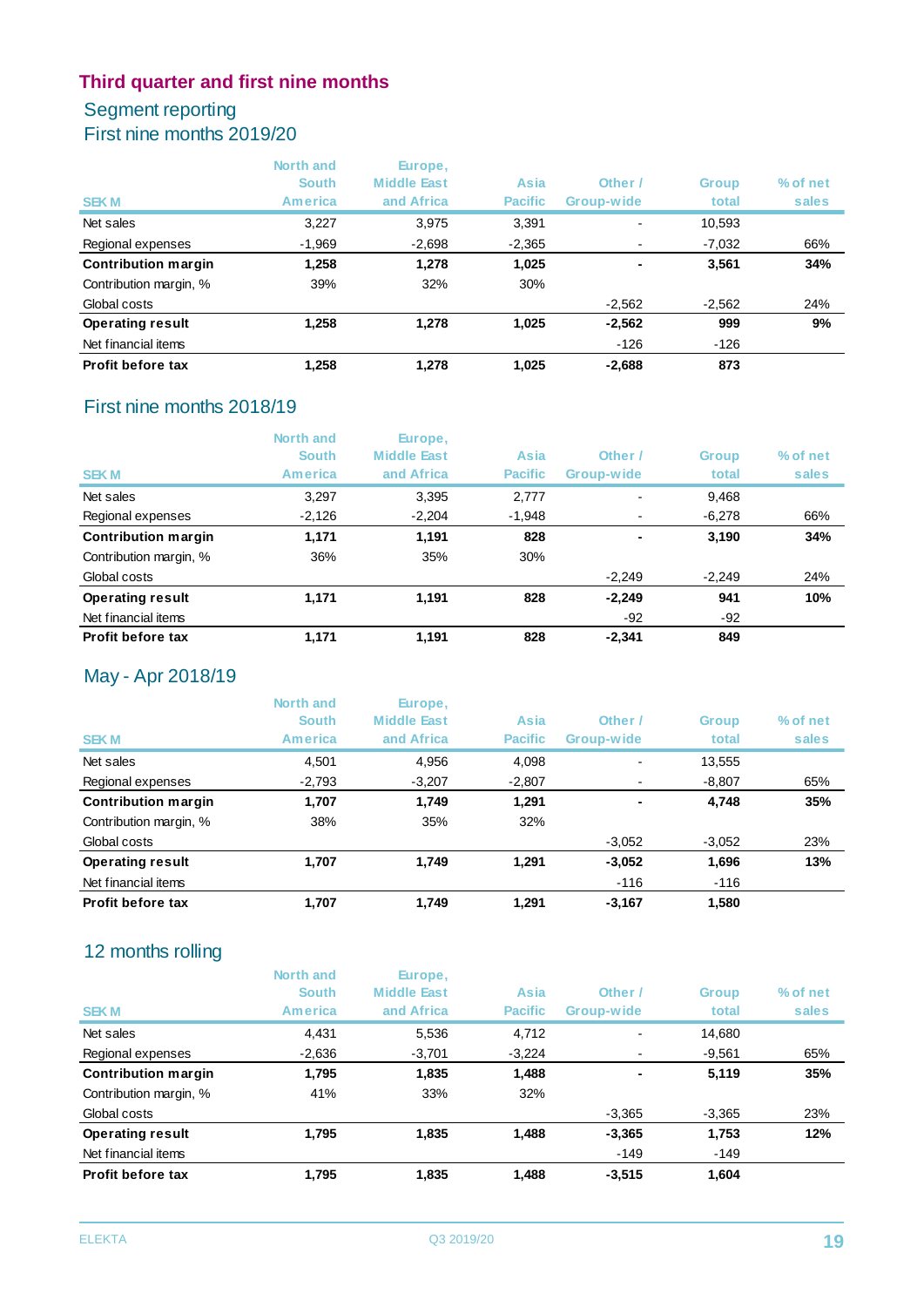### **Third quarter and first nine months** Net sales by product type

### First nine months 2019/20

|              | North and<br><b>South</b> | Europe,<br><b>Middle East</b> |                     | Other /                  |                    |
|--------------|---------------------------|-------------------------------|---------------------|--------------------------|--------------------|
| <b>SEKM</b>  | <b>America</b>            | and Africa                    | <b>Asia Pacific</b> | Group-wide               | <b>Group total</b> |
| Solutions    | 1.325                     | 2,533                         | 2,464               |                          | 6,322              |
| Service      | 1.902                     | 1.442                         | 927                 |                          | 4,271              |
| <b>Total</b> | 3,227                     | 3,975                         | 3,391               | $\overline{\phantom{0}}$ | 10,593             |

### First nine months 2018/19

|              | North and    | Europe,            |                     |                          |                    |
|--------------|--------------|--------------------|---------------------|--------------------------|--------------------|
|              | <b>South</b> | <b>Middle East</b> |                     | Other                    |                    |
| <b>SEKM</b>  | America      | and Africa         | <b>Asia Pacific</b> | Group-wide               | <b>Group total</b> |
| Solutions    | 1.586        | 2,141              | 1,958               | $\overline{\phantom{a}}$ | 5,685              |
| Service      | 1.711        | 1.254              | 819                 | $\blacksquare$           | 3,783              |
| <b>Total</b> | 3,297        | 3,395              | 2,777               |                          | 9,468              |

### May-Apr 2018/19

| <b>Total</b> | 4,501        | 4,956              | 4,098               | ۰                        | 13.555             |
|--------------|--------------|--------------------|---------------------|--------------------------|--------------------|
| Service      | 2.308        | 1.731              | 1.122               | $\overline{\phantom{0}}$ | 5,161              |
| Solutions    | 2,192        | 3,224              | 2,977               |                          | 8,394              |
| <b>SEKM</b>  | America      | and Africa         | <b>Asia Pacific</b> | Group-wide               | <b>Group total</b> |
|              | <b>South</b> | <b>Middle East</b> |                     | <b>Other</b>             |                    |
|              | North and    | Europe,            |                     |                          |                    |

### 12 months rolling

|              | North and<br><b>South</b> | Europe,<br><b>Middle East</b> |                     | Other /        |                    |
|--------------|---------------------------|-------------------------------|---------------------|----------------|--------------------|
| <b>SEKM</b>  | <b>America</b>            | and Africa                    | <b>Asia Pacific</b> | Group-wide     | <b>Group total</b> |
| Solutions    | 1,932                     | 3,616                         | 3,483               | -              | 9,031              |
| Service      | 2.499                     | 1.920                         | 1.230               | ٠              | 5,649              |
| <b>Total</b> | 4,431                     | 5,536                         | 4,712               | $\blacksquare$ | 14,680             |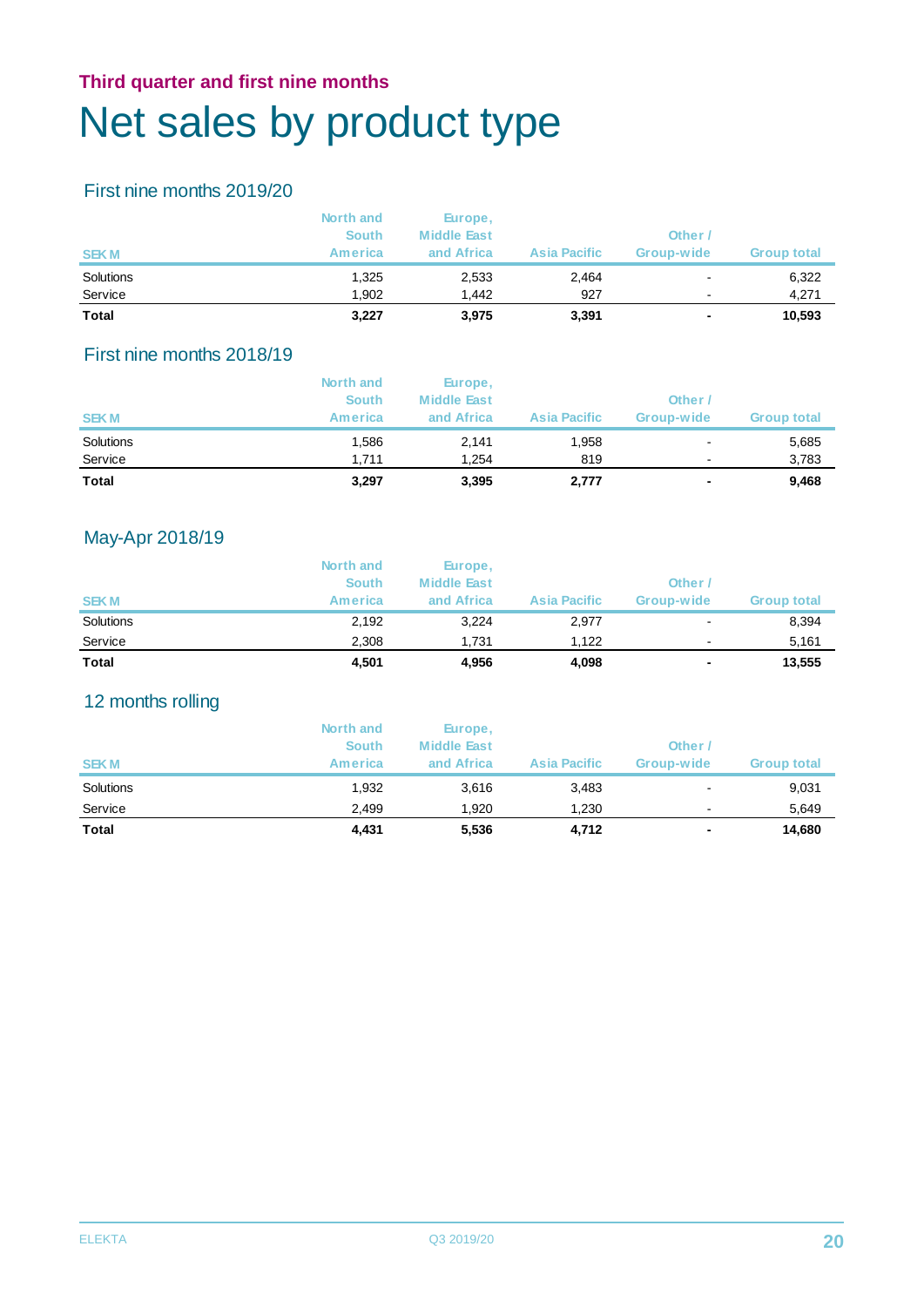### **Third quarter and first nine months** Financial instruments

The table below shows the fair value of the Group's financial instruments, for which fair value is different than carrying value. The fair value of all other financial instruments is assumed to correspond to the carrying value.

|                                         | Jan 31, 2020              |               |                           | Jan 31, 2019             | Apr 30, 2019              |               |
|-----------------------------------------|---------------------------|---------------|---------------------------|--------------------------|---------------------------|---------------|
| <b>SEKM</b>                             | <b>Carrying</b><br>amount | Fair<br>value | <b>Carrying</b><br>amount | <b>Fair value</b>        | <b>Carrying</b><br>amount | Fair<br>value |
| Long-term interest-bearing liabilities  | 2,649                     | 2,821         | 4.463                     | 4.471                    | 3,558                     | 3,573         |
| Long-term leasing liabilities           | 1,012                     | 1,012         |                           | $\overline{\phantom{0}}$ |                           |               |
| Short-term interest-bearing liabilities | 1.955                     | 1,964         | 38                        | 38                       | 1.000                     | 1,000         |
| Short-term leasing liabilities          | 225                       | 225           |                           | $\blacksquare$           |                           |               |

The Group's financial assets and financial liabilities, which have been measured at fair value, have been categorized in the fair value hierarchy. The different levels are defined as follows:

- **Level 1:** Quoted prices on an active market for identical assets or liabilities
- Level 2: Other observable data than quoted prices included in Level 1, either directly (that is, price
	- quotations) or indirectly (that is, obtained from price quotations)
- **Level 3:** Data not based on observable market data

#### Financial instruments measured at fair value

| <b>SEKM</b>                                                     | Level | Jan 31, 2020 | Jan 31, 2019 | Apr 30, 2019 |
|-----------------------------------------------------------------|-------|--------------|--------------|--------------|
| <b>Financial assets</b>                                         |       |              |              |              |
| Financial assets measured at fair value through profit or loss: |       |              |              |              |
| Derivative financial instruments – non-hedge accounting         | 2     | 41           | 61           | 70           |
| Short-term investments                                          |       | 115          | 45           | 45           |
| Current investments classified as cash equivalents              |       | 1,108        |              | 1,716        |
| Equity instruments                                              |       | 404          |              | 58           |
| Equity instruments                                              | 3     | $\Omega$     |              | 2            |
| Derivatives used for hedging purposes:                          |       |              |              |              |
| Derivative financial instruments – hedge accounting             | 2     | 35           | 16           | 2            |
| <b>Total financial assets</b>                                   |       | 1,703        | 122          | 1,893        |
| <b>Financial liabilities</b>                                    |       |              |              |              |
| Financial liabilities at fair value through profit or loss:     |       |              |              |              |
| Derivative financial instruments – non-hedge accounting         | 2     | 26           | 11           | 25           |
| Contingent consideration                                        | 3     | 53           | 3            | 2            |
| Derivatives used for hedging purposes:                          |       |              |              |              |
| Derivative financial instruments - hedge accounting             | 2     | 32           | 51           | 72           |
| Total financial liabilities                                     |       | 111          | 65           | 99           |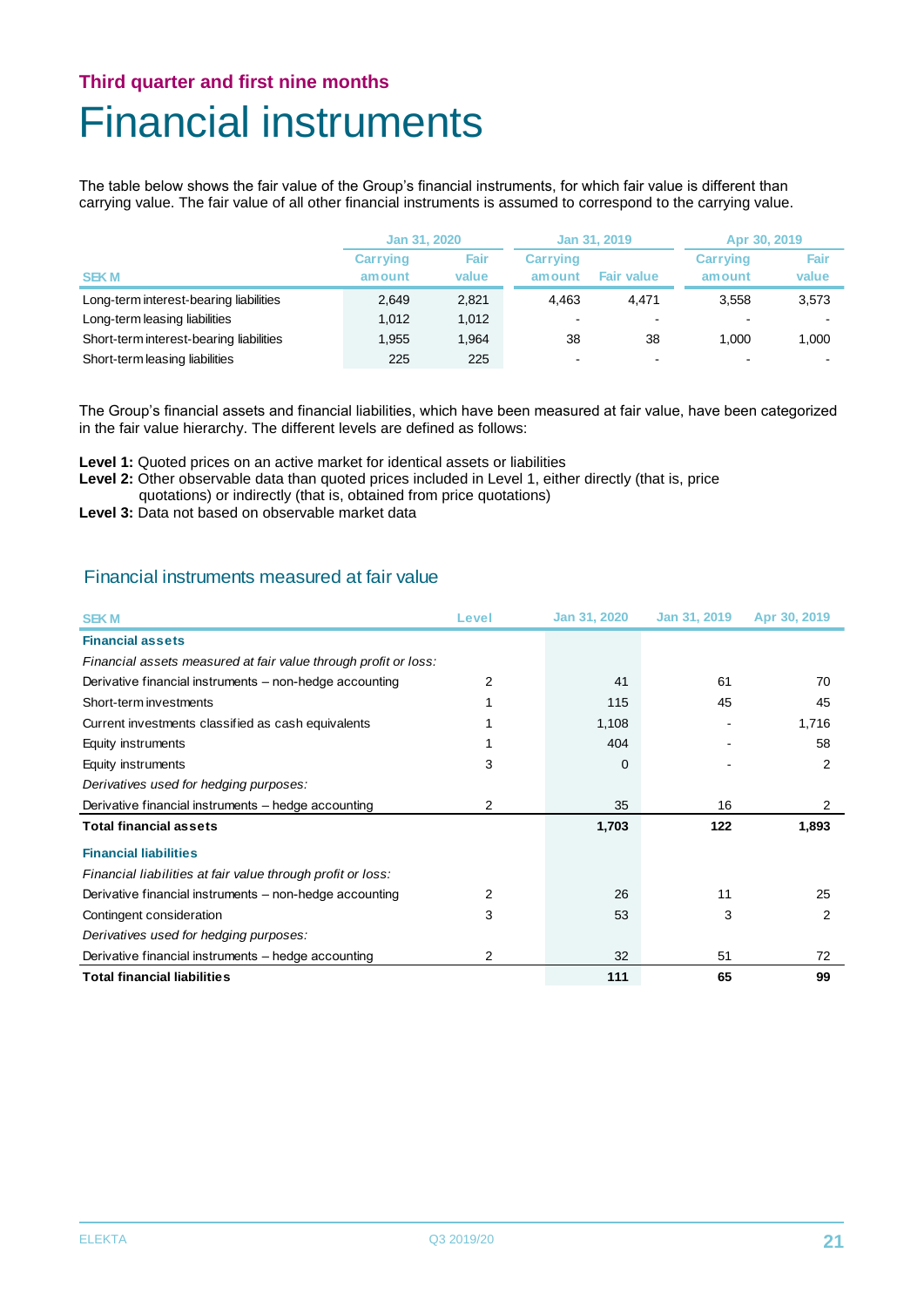### **Third quarter and first nine months** Key figures and data

### Key figures

|                                   |         | $May - Apr1$ |         | May - Apr |         | May - Jan | May - Jan |
|-----------------------------------|---------|--------------|---------|-----------|---------|-----------|-----------|
|                                   | 2014/15 | 2015/16      | 2016/17 | 2017/18   | 2018/19 | 2018/19   | 2019/20   |
| Gross order intake, SEK M         | 12,825  | 13,821       | 14,064  | 14,493    | 16,796  | 11,395    | 12,702    |
| Net sales, SEK M                  | 10,839  | 11,221       | 10,704  | 11,573    | 13,555  | 9,468     | 10,593    |
| Order backlog, SEK M              | 17,087  | 18,239       | 22,459  | 27,974    | 32,003  | 29,601    | 33,945    |
| Operating result, SEK M           | 937     | 423          | 598     | 1,845     | 1,696   | 941       | 999       |
| Operating margin, %               | 8.6     | 3.8          | 5.6     | 15.9      | 12.5    | 9.9       | 9.4       |
| Profit margin, %                  | 6.6     | 1.7          | 3.2     | 14.5      | 11.7    | 9.0       | 8.2       |
| Shareholders' equity, SEK M       | 6,646   | 6,412        | 6,774   | 6,987     | 7,779   | 7,254     | 8,203     |
| Return on shareholders' equity, % | 9       | 2            | 2       | 22        | 17      | 17        | 16        |
| Net debt, SEK M                   | 2,768   | 2,677        | 1,889   | 803       | 439     | 1,521     | 2,096     |
| Operational cash conversion, %    | 126     | 111          | 145     | 95        | 61      | 5         | $-12$     |
| Average number of employees       | 3,679   | 3,677        | 3,581   | 3,702     | 3,798   | 3,757     | 4,095     |

<sup>1</sup> Calculation based on IAS18

### Data per share

|                                    |         | May - Apr |         |         | May - Apr | May - Jan | May - Jan |
|------------------------------------|---------|-----------|---------|---------|-----------|-----------|-----------|
|                                    | 2014/15 | 2015/16   | 2016/17 | 2017/18 | 2018/19   | 2018/19   | 2019/20   |
| <b>Earnings per share</b>          |         |           |         |         |           |           |           |
| before dilution, SEK               | 1.45    | 0.36      | 0.33    | 3.53    | 3.14      | 1.73      | 1.77      |
| after dilution, SEK                | 1.45    | 0.36      | 0.33    | 3.53    | 3.14      | 1.73      | 1.77      |
| <b>Cash flow per share</b>         |         |           |         |         |           |           |           |
| before dilution, SEK               | 1.78    | 1.00      | 2.69    | 3.79    | 2.48      | $-1.06$   | $-3.31$   |
| after dilution, SEK                | 1.78    | 1.00      | 2.69    | 3.79    | 2.48      | $-1.06$   | $-3.31$   |
| Shareholders' equity per share     |         |           |         |         |           |           |           |
| before dilution, SEK               | 17.41   | 16.79     | 17.73   | 18.29   | 20.36     | 18.99     | 21.47     |
| after dilution, SEK                | 17.41   | 16.79     | 17.73   | 18.29   | 20.36     | 18.99     | 21.47     |
| Average number of shares           |         |           |         |         |           |           |           |
| before dilution, 000s              | 381,287 | 381,288   | 381,306 | 382,027 | 382,027   | 382,027   | 382,055   |
| after dilution, 000s               | 381,287 | 381,288   | 381,306 | 382,027 | 382,027   | 382,027   | 382,055   |
| Number of shares at closing        |         |           |         |         |           |           |           |
| before dilution, 000s <sup>2</sup> | 381,287 | 381,288   | 382,027 | 382,027 | 382,027   | 382,027   | 382,083   |
| after dilution, 000s               | 381,287 | 381,288   | 382,027 | 382,027 | 382,027   | 382,027   | 382,083   |
|                                    |         |           |         |         |           |           |           |

<sup>1</sup> Calculation based on IAS18

<sup>2</sup> Number of registered shares at closing excluding treasury shares (1,485,289 per January 31, 2020).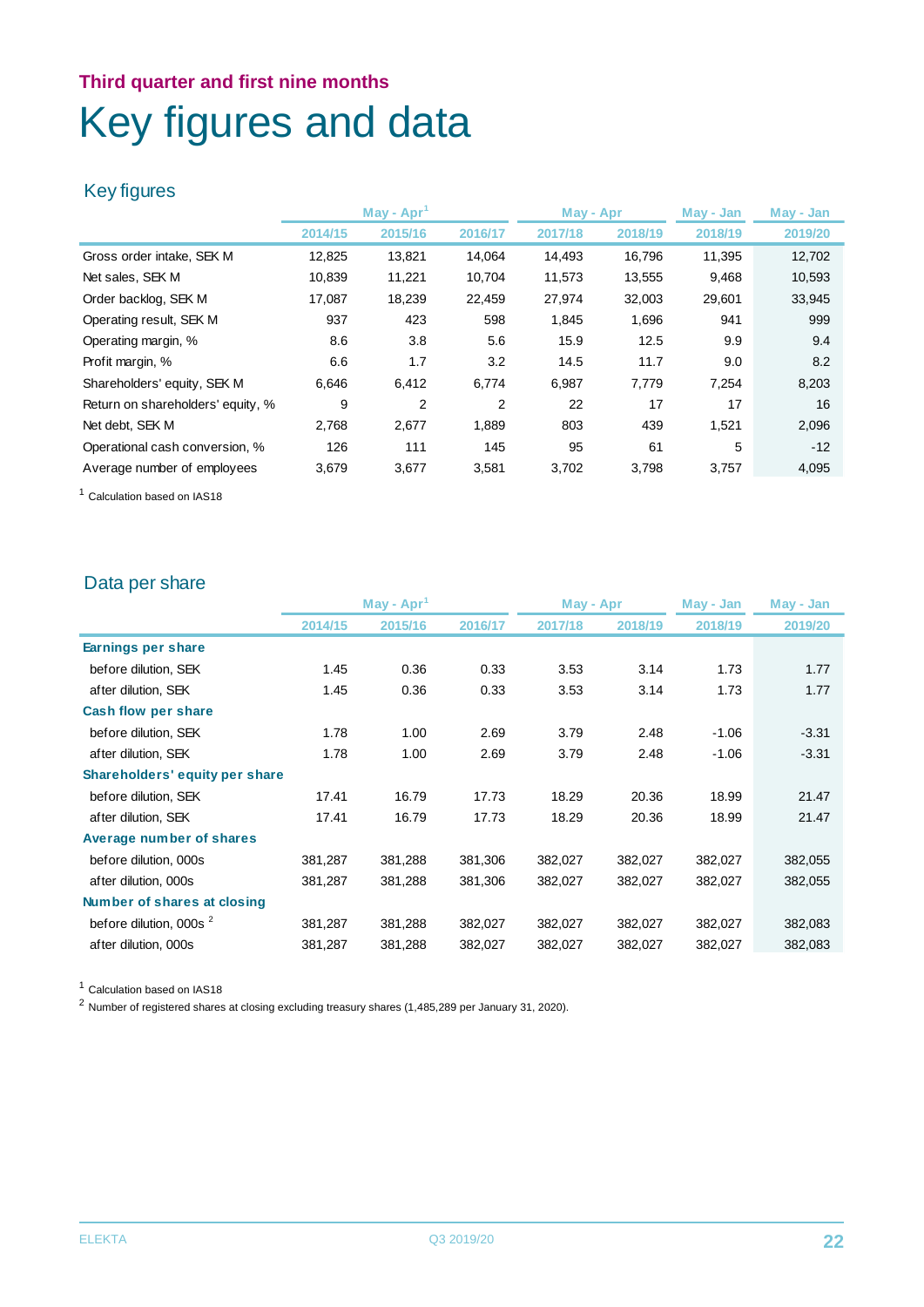### Data per quarter

|                                     | 2017/18 |       |       | 2018/19        |       |       |                | 2019/20 |                |
|-------------------------------------|---------|-------|-------|----------------|-------|-------|----------------|---------|----------------|
| <b>SEKM</b>                         | Q3      | Q4    | Q1    | Q <sub>2</sub> | Q3    | Q4    | Q <sub>1</sub> | Q2      | Q <sub>3</sub> |
| Gross order intake                  | 3,833   | 4,656 | 3.174 | 3.670          | 4.551 | 5.401 | 4.390          | 4.036   | 4,276          |
| Net sales                           | 2,756   | 3,409 | 2,819 | 3.330          | 3,320 | 4,086 | 3.228          | 3.709   | 3,656          |
| <b>EBITA</b>                        | 534     | 848   | 386   | 601            | 505   | 985   | 448            | 539     | 648            |
| Operating result                    | 409     | 714   | 238   | 393            | 311   | 755   | 236            | 321     | 443            |
| Cash flow from operating activities | 691     | 1,235 | -381  | 512            | $-57$ | 1.547 | $-629$         | 419     | $-21$          |
|                                     |         |       |       |                |       |       |                |         |                |

### Order intake growth based on constant exchange rates

|                                   | 2017/18<br>2018/19 |    |                | 2019/20 |    |    |    |                |                |
|-----------------------------------|--------------------|----|----------------|---------|----|----|----|----------------|----------------|
|                                   | Q <sub>3</sub>     | Q4 | Q <sub>1</sub> | Q2      | Q3 | Q4 | Q1 | Q <sub>2</sub> | Q <sub>3</sub> |
| North and South America, %        | 15                 | 10 | 23             | $-41$   | 16 | 9  |    | 29             | -43            |
| Europe, Middle East and Africa, % | -5                 | 28 | 15             | 43      | 5  | 18 | 64 | $-21$          | 9              |
| Asia Pacific, %                   | 33                 | -9 | 2              | 18      | 20 | -8 | 31 | 23             | -6             |
| Group, %                          | 9                  | 10 | 12             |         | 12 | 8  | 32 | 5              | $-11$          |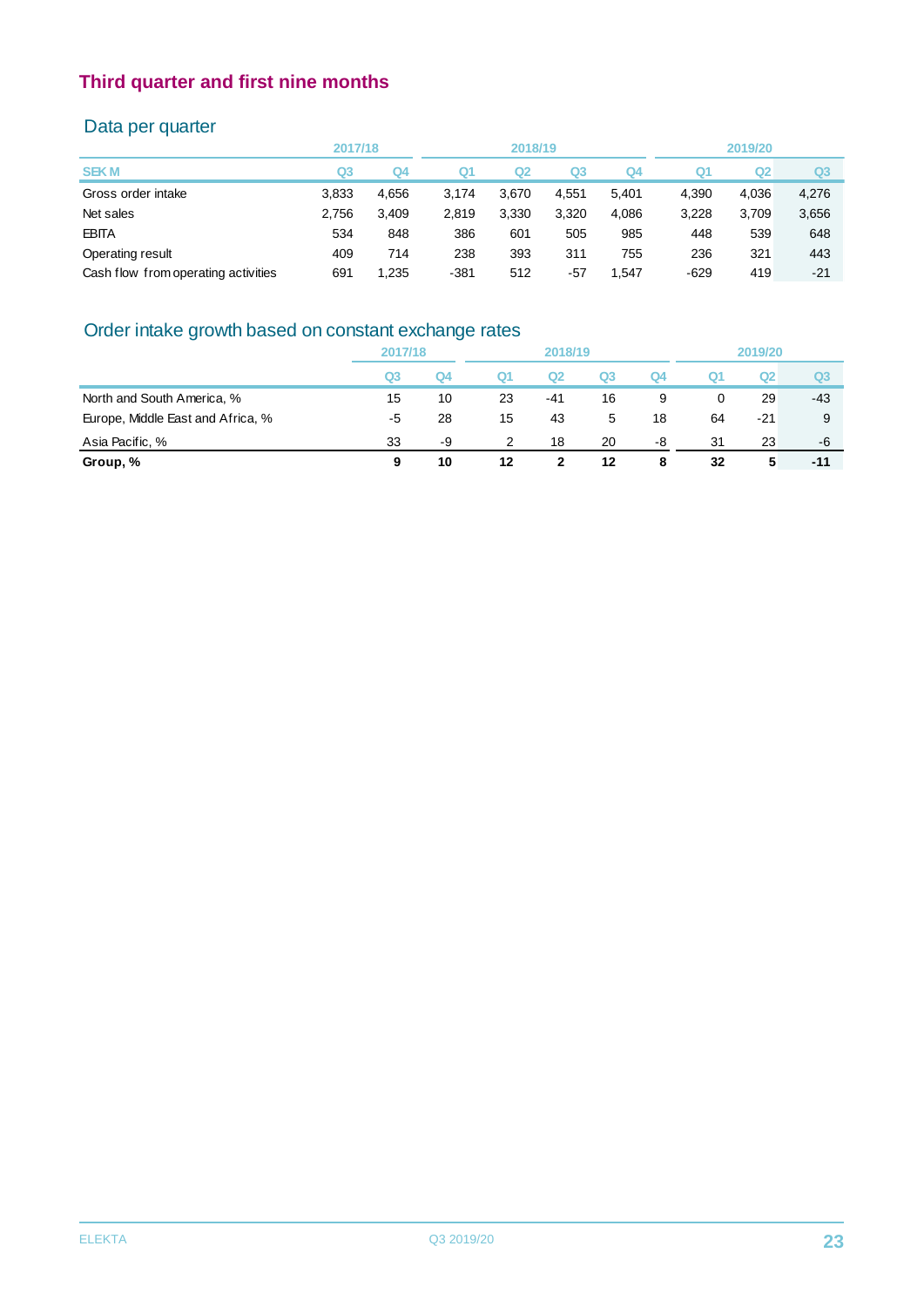### Alternative performance measures

Alternative Performance Measures (APMs) are measures and key figures that Elekta's management and other stakeholders use when managing and analysing Elekta's business performance. These measures are not substitutes, but rather supplements to financial reporting measures prepared in accordance with IFRS. Key figures and other APMs used by Elekta are defined on www.elekta.com/investors/financials/definitions.php. Definitions and additional information on APMs can also be found on pages 122-124 in the Annual Report 2018/19.

### Order and sales growth based on constant currency

Elekta's order intake and sales are, to a large extent, reported in subsidiaries with other functional currencies than SEK, which is the group reporting currency. In order to present order and sales growth on a more comparable basis and to show the impact of currency fluctuations, order and sales growth based on constant currency are presented. The schedules below present growth based on constant currency reconciled to the total growth reported in accordance with IFRS.

#### Change gross order intake

|                                         |              |                      |      | Europe,             |                |                     |                |              |
|-----------------------------------------|--------------|----------------------|------|---------------------|----------------|---------------------|----------------|--------------|
|                                         |              | North and            |      | <b>Middle East,</b> |                |                     |                | <b>Group</b> |
|                                         |              | <b>South America</b> |      | and Africa          |                | <b>Asia Pacific</b> |                | total        |
|                                         | $\%$         | <b>SEK M</b>         | $\%$ | <b>SEKM</b>         | $\%$           | <b>SEKM</b>         | $\%$           | <b>SEKM</b>  |
| Q3 2019/20 vs. Q3 2018/19               |              |                      |      |                     |                |                     |                |              |
| Change based on constant                |              |                      |      |                     |                |                     |                |              |
| exchange rates                          | $-43$        | $-563$               | 9    | 166                 | -6             | $-86$               | $-11$          | $-484$       |
| Currency effects                        | 3            | 43                   | 6    | 111                 | 4              | 55                  | 5              | 209          |
| Reported change                         | $-40$        | $-521$               | 15   | 276                 | $-2$           | $-31$               | -6             | $-275$       |
| Q3 2018/19 vs. Q3 2017/18               |              |                      |      |                     |                |                     |                |              |
| Change based on constant                |              |                      |      |                     |                |                     |                |              |
| exchange rates                          | 16           | 172                  | 5    | 82                  | 20             | 207                 | 12             | 461          |
| Currency effects                        | 8            | 88                   | 4    | 76                  | 9              | 94                  | 7              | 258          |
| Reported change                         | 25           | 260                  | 9    | 157                 | 29             | 301                 | 19             | 718          |
| May - Jan 2019/20 vs. May - Jan 2018/19 |              |                      |      |                     |                |                     |                |              |
| Change based on constant                |              |                      |      |                     |                |                     |                |              |
| exchange rates                          | $-10$        | $-316$               | 11   | 475                 | 15             | 545                 | 6              | 704          |
| Currency effects                        | 6            | 195                  | 4    | 169                 | 6              | 239                 | 5              | 603          |
| Reported change                         | $-4$         | $-120$               | 14   | 643                 | 21             | 784                 | 11             | 1,307        |
| May - Jan 2018/19 vs. May - Jan 2017/18 |              |                      |      |                     |                |                     |                |              |
| Change based on constant                |              |                      |      |                     |                |                     |                |              |
| exchange rates                          | -6           | $-181$               | 18   | 642                 | 13             | 390                 | 9              | 850          |
| Currency effects                        | 6            | 195                  | 8    | 280                 | $\overline{7}$ | 232                 | $\overline{7}$ | 707          |
| Reported change                         | $\mathbf{0}$ | 15                   | 26   | 922                 | 20             | 622                 | 16             | 1,558        |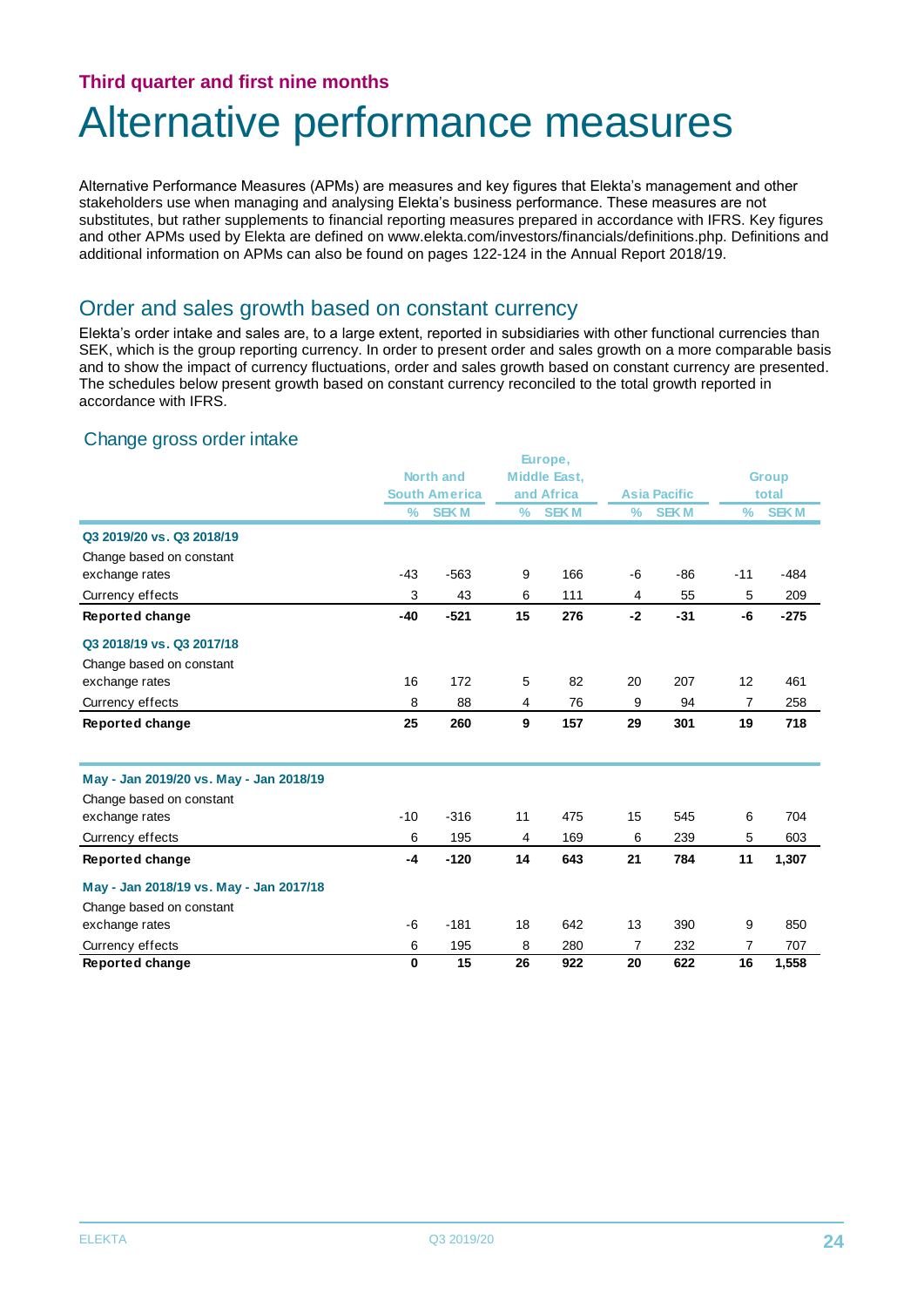### Change net sales

|                                         |                |                      |                | Europe,             |      |                     |                |              |
|-----------------------------------------|----------------|----------------------|----------------|---------------------|------|---------------------|----------------|--------------|
|                                         |                | <b>North and</b>     |                | <b>Middle East,</b> |      |                     |                | <b>Group</b> |
|                                         |                | <b>South America</b> |                | and Africa          |      | <b>Asia Pacific</b> |                | total        |
|                                         | $\%$           | <b>SEKM</b>          | $\frac{9}{6}$  | <b>SEKM</b>         | $\%$ | <b>SEKM</b>         | $\frac{9}{6}$  | <b>SEKM</b>  |
| Q3 2019/20 vs. Q3 2018/19               |                |                      |                |                     |      |                     |                |              |
| Change based on constant                |                |                      |                |                     |      |                     |                |              |
| exchange rates                          | $-23$          | $-287$               | 25             | 274                 | 19   | 184                 | 5              | 171          |
| Currency effects                        | $\overline{4}$ | 51                   | 5              | 51                  | 6    | 63                  | 5              | 165          |
| Reported change                         | $-19$          | $-236$               | 29             | 325                 | 25   | 247                 | 10             | 336          |
| Q3 2018/19 vs. Q3 2017/18               |                |                      |                |                     |      |                     |                |              |
| Change based on constant                |                |                      |                |                     |      |                     |                |              |
| exchange rates                          | 18             | 177                  | 19             | 167                 | 4    | 39                  | 14             | 383          |
| Currency effects                        | 9              | 86                   | 4              | 37                  | 6    | 56                  | 6              | 179          |
| Reported change                         | 27             | 264                  | 23             | 205                 | 11   | 95                  | 20             | 564          |
| May - Jan 2019/20 vs. May - Jan 2018/19 |                |                      |                |                     |      |                     |                |              |
| Change based on constant                |                |                      |                |                     |      |                     |                |              |
| exchange rates                          | -8             | $-277$               | 15             | 507                 | 16   | 431                 | $\overline{7}$ | 661          |
| Currency effects                        | 6              | 207                  | $\overline{2}$ | 74                  | 7    | 183                 | 5              | 464          |
| <b>Reported change</b>                  | $-2$           | $-70$                | 17             | 580                 | 22   | 614                 | 12             | 1,125        |
| May - Jan 2018/19 vs. May - Jan 2017/18 |                |                      |                |                     |      |                     |                |              |
| Change based on constant                |                |                      |                |                     |      |                     |                |              |
| exchange rates                          | 7              | 205                  | 12             | 336                 | 10   | 246                 | 10             | 787          |
| Currency effects                        | $\overline{7}$ | 201                  | 6              | 179                 | 6    | 137                 | 6              | 517          |
| Reported change                         | 14             | 407                  | 18             | 515                 | 16   | 383                 | 16             | 1,304        |

### EBITDA

EBITDA is used for the calculation of operational cash conversion and the net debt/EBITDA ratio.

| <b>SEKM</b>                           | Q3 2018/19 | Q4 2018/19 | Q1 2019/20 | Q2 2019/20 | Q3 2019/20 |
|---------------------------------------|------------|------------|------------|------------|------------|
| Operating result/EBIT                 | 311        | 755        | 236        | 321        | 443        |
| Amortization:                         |            |            |            |            |            |
| Capitalized development costs         | 167        | 200        | 184        | 187        | 176        |
| Assets relating business combinations | 27         | 30         | 28         | 32         | 30         |
| Depreciation                          | 40         | 42         | 95         | 95         | 99         |
| <b>EBITDA</b>                         | 545        | 1.028      | 542        | 634        | 747        |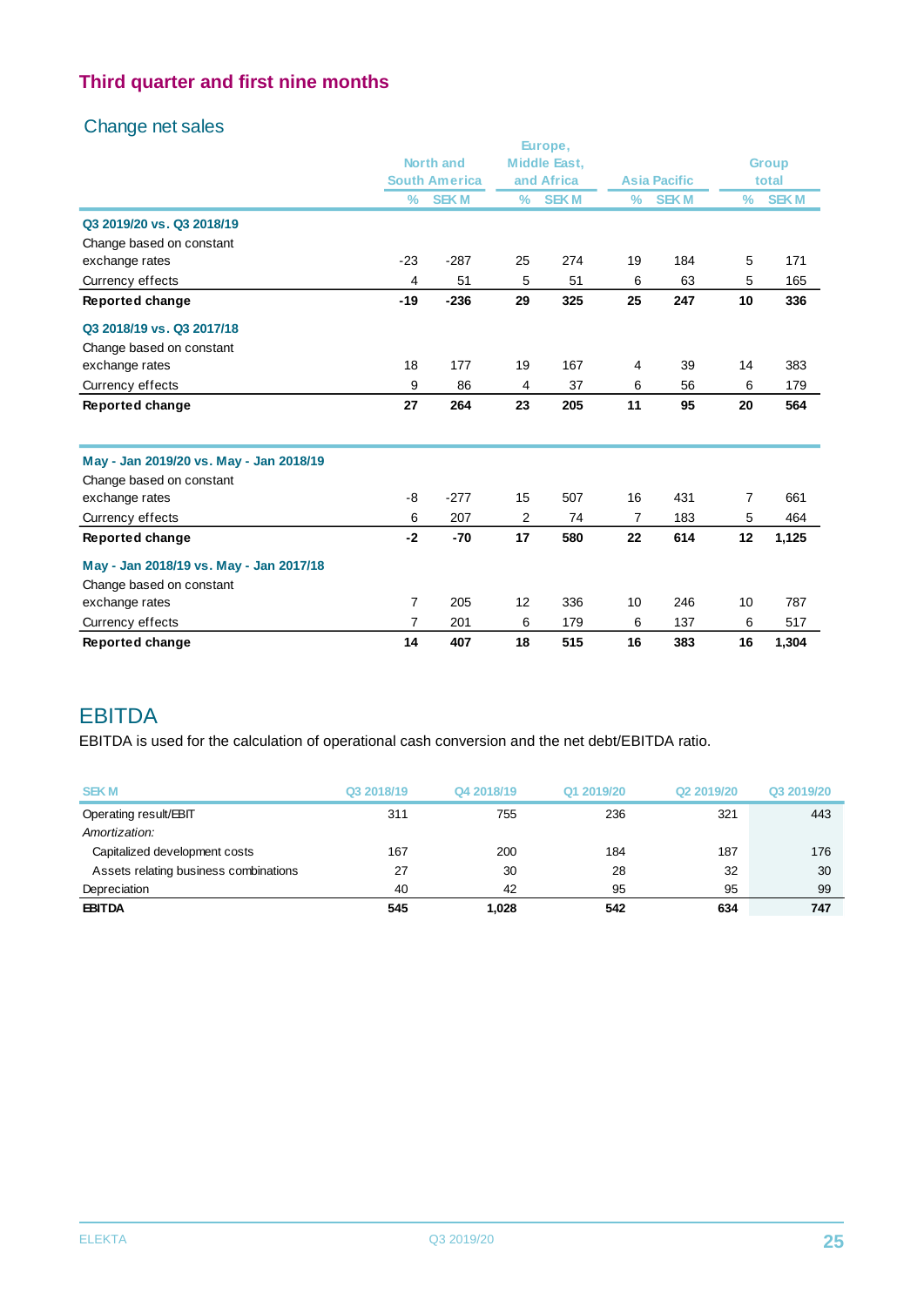### Return of capital employed

Return on capital employed is a measure of the profitability after taking into account the amount of total capital used unrelated to type of financing. A higher return on capital employed indicates a more efficient use of capital. Capital employed represents the value of the balance sheet net assets that is the key driver of cash flow and capital required to run the business. It is also used in the calculation of return on capital employed.

#### Return on capital employed

| <b>SEKM</b>                                 | Jan 31, 2019 | Apr 30, 2019 | Jul 31, 2019 | Oct 31, 2019 | Jan 31, 2020 |
|---------------------------------------------|--------------|--------------|--------------|--------------|--------------|
| Profit before tax (12 months rolling)       | 1,504        | 1,580        | 1,558        | 1,478        | 1,604        |
| Financial expenses (12 months rolling)      | 211          | 186          | 211          | 227          | 230          |
| Profit before tax plus financial expenses   | 1,715        | 1,766        | 1.769        | 1,705        | 1,834        |
| <b>Total assets</b>                         | 22,685       | 24,064       | 24,855       | 25,239       | 25,234       |
| Deferred tax liabilities                    | $-537$       | $-587$       | $-574$       | $-584$       | $-596$       |
| Long-term provisions                        | $-165$       | $-188$       | $-194$       | $-211$       | $-195$       |
| Other long-term liabilities                 | $-57$        | $-55$        | $-10$        | $-55$        | $-55$        |
| Accounts payable                            | $-1,082$     | $-1,427$     | $-1,226$     | $-1,270$     | $-961$       |
| Advances from customers                     | $-4,850$     | $-4,883$     | $-4,652$     | $-4,777$     | $-4,601$     |
| Prepaid income                              | $-2,010$     | $-2,170$     | $-2,108$     | $-2,065$     | $-2,288$     |
| Accrued expenses                            | $-1,596$     | $-1,661$     | $-1,539$     | $-1,732$     | $-1,695$     |
| Current tax liabilities                     | $-93$        | $-166$       | $-143$       | $-184$       | $-183$       |
| Short-term provisions                       | $-148$       | $-188$       | $-184$       | $-185$       | $-182$       |
| Derivative financial instruments            | $-57$        | $-94$        | $-243$       | $-108$       | $-58$        |
| Other current liabilities                   | $-333$       | $-308$       | $-354$       | $-316$       | $-377$       |
| Capital employed                            | 11,756       | 12,337       | 13,629       | 13,752       | 14,044       |
|                                             |              |              |              |              |              |
| Average capital employed (last five quarter | 11,786       | 12,010       | 12,269       | 12,680       | 13,103       |
| Return on capital employed                  | 15%          | 15%          | 14%          | 13%          | 14%          |

### Return on shareholder equity

Return on shareholders' equity measures the return generated on shareholders' capital invested in the company.

#### Return on shareholders' equity

| <b>SEKM</b>                                                                                                      | Q3 2018/19 | Q4 2018/19 | Q1 2019/20 | Q <sub>2</sub> 2019/20 | Q3 2019/20 |
|------------------------------------------------------------------------------------------------------------------|------------|------------|------------|------------------------|------------|
| Net income (12 months rolling)<br>Average shareholders' equity excluding<br>non-controlling interests (last five | 1.164      | 1.198      | 1.180      | 1.116                  | 1,213      |
| quarters)                                                                                                        | 6.842      | 7.167      | 7.339      | 7.549                  | 7.796      |
| Return on shareholders' equity                                                                                   | 17%        | 17%        | 16%        | 15%                    | 16%        |

### Operational cash conversion

Cash flow is a focus area for management. The operational cash conversion shows the relation between cash flow from operating activities and EBITDA.

#### Operational cash conversion

| Operational cash conversion         |            |            |            |                        |            |
|-------------------------------------|------------|------------|------------|------------------------|------------|
| <b>SEKM</b>                         | Q3 2018/19 | Q4 2018/19 | Q1 2019/20 | Q <sub>2</sub> 2019/20 | Q3 2019/20 |
| Cash flow from operating activities | $-57$      | 1.547      | $-629$     | 419                    | -21        |
| <b>EBITDA</b>                       | 545        | 1.028      | 542        | 634                    | 747        |
| <b>Operational cash conversion</b>  | $-10%$     | 151%       | $-116%$    | 66%                    | $-3%$      |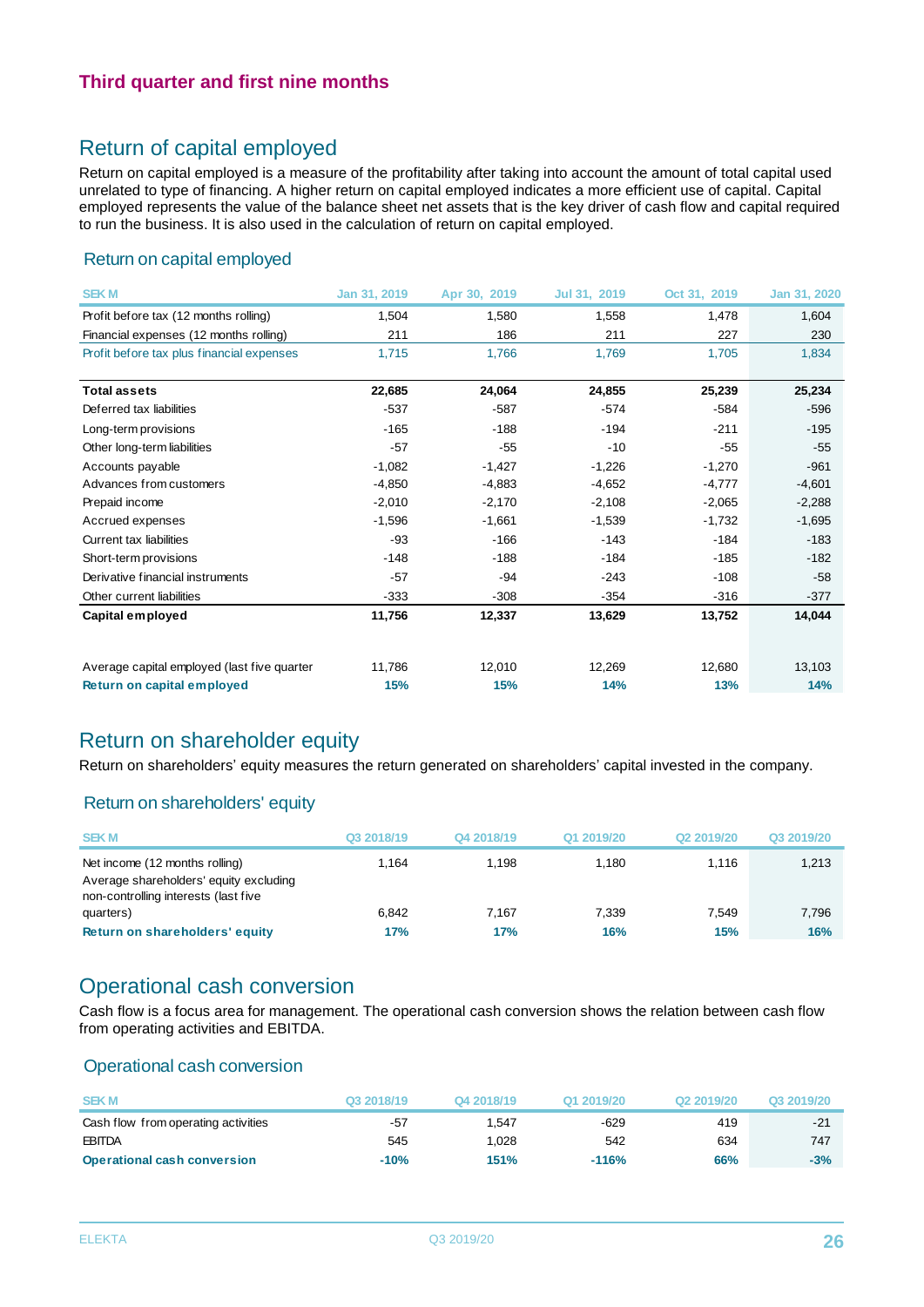### Working capital

In Order to optimize cash generation, management focuses on working capital and reducing lead times between orders booked and cash received.

#### Working capital

|                                    | <b>Jan 31</b> | <b>Jan 31</b> | <b>Apr 30</b> |
|------------------------------------|---------------|---------------|---------------|
| <b>SEKM</b>                        | 2020          | 2019          | 2019          |
| <b>Working capital assets</b>      |               |               |               |
| <b>Inventories</b>                 | 2,959         | 2,508         | 2,634         |
| Accounts receivable                | 3,927         | 3,774         | 3,455         |
| Accrued income                     | 1,480         | 1,281         | 1,401         |
| Other operating receivables        | 1,374         | 1,252         | 1,059         |
| Sum working capital assets         | 9,741         | 8,815         | 8,548         |
| <b>Working capital liabilities</b> |               |               |               |
| Accounts payable                   | 961           | 1,082         | 1,427         |
| Advances from customers            | 4,601         | 4,850         | 4,883         |
| Prepaid income                     | 2,288         | 2,010         | 2,170         |
| Accrued expenses                   | 1,695         | 1,596         | 1,661         |
| Short-term provisions              | 182           | 148           | 188           |
| Other current liabilities          | 377           | 333           | 308           |
| Sum working capital liabilities    | 10,104        | 10,020        | 10,638        |
| Net working capital                | $-363$        | $-1,206$      | $-2,089$      |
| % of 12 months net sales           | $-2%$         | $-9%$         | $-15%$        |

### Net debt and net debt/EBITDA ratio

Net debt is important for understanding the financial stability of the company. Net debt and net debt/EBITDA ratio are used by management to track the debt evolvement, the refinancing need and the leverage for the Group.

| <b>SEK M</b>                            | Jan 31, 2019 | Apr 30, 2019 | Jul 31, 2019 | Oct 31, 2019 | Jan 31, 2020 |
|-----------------------------------------|--------------|--------------|--------------|--------------|--------------|
| Long-term interest-bearing liabilities  | 4,463        | 3,558        | 3,504        | 3,137        | 2,649        |
| Short-term interest-bearing liabilities | 38           | 1.000        | 1.015        | 1,462        | 1,955        |
| investments                             | $-2.980$     | $-4.119$     | $-3,349$     | $-3,090$     | $-2,507$     |
| Net debt                                | 1.521        | 439          | 1.170        | 1.510        | 2,096        |
|                                         |              |              |              |              |              |
| EBITDA (12 months rolling)              | 2.499        | 2,639        | 2,754        | 2,750        | 2,951        |
| Net debt/EBITDA ratio                   | 0.61         | 0.17         | 0.42         | 0.55         | 0.71         |

### Significant events after the quarter

• Québec to acquire advanced linear accelerators, at a total order value of approximately SEK 407 million

• Elekta appoints new Head of Region North and Central America